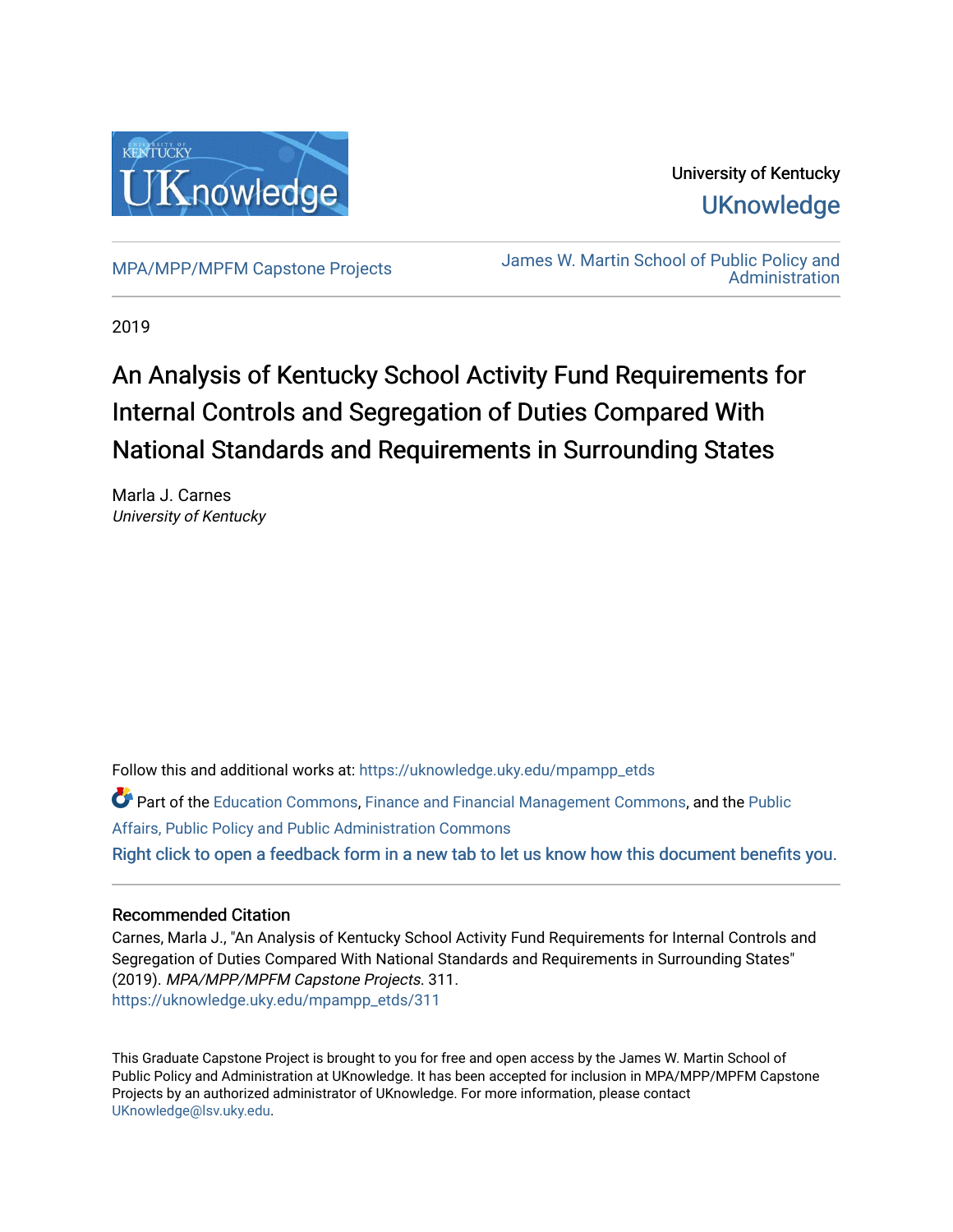**An Analysis of Kentucky School Activity Fund Requirements For Internal Controls and Segregation of Duties Compared With National Standards and Requirements in Surrounding States**

# **Marla J. Carnes**

University of Kentucky

Martin School of Public Policy & Administration

Summer 2019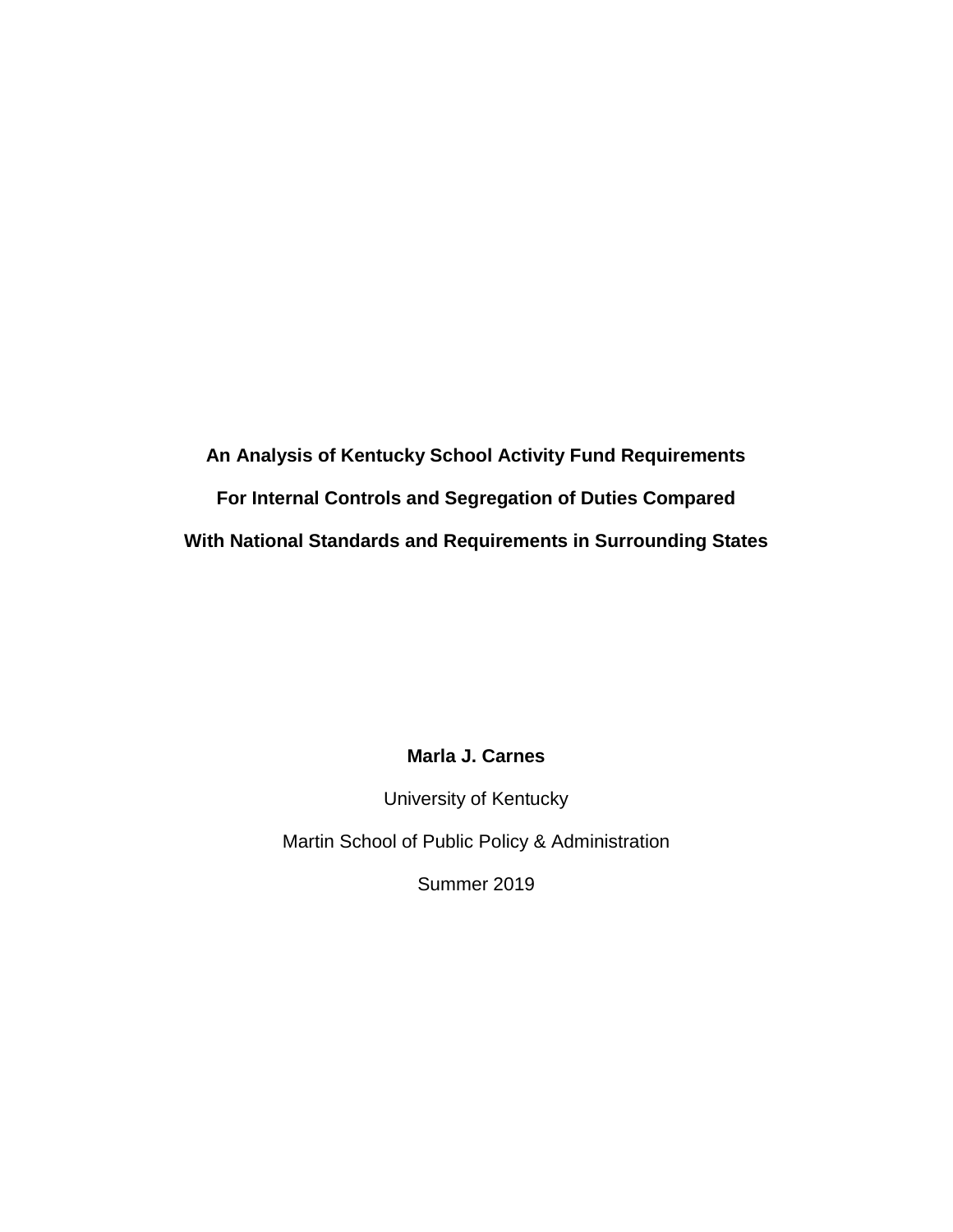# **Table of Contents**

| Improvements for Future Versions of Kentucky's "Redbook"  24 |
|--------------------------------------------------------------|
|                                                              |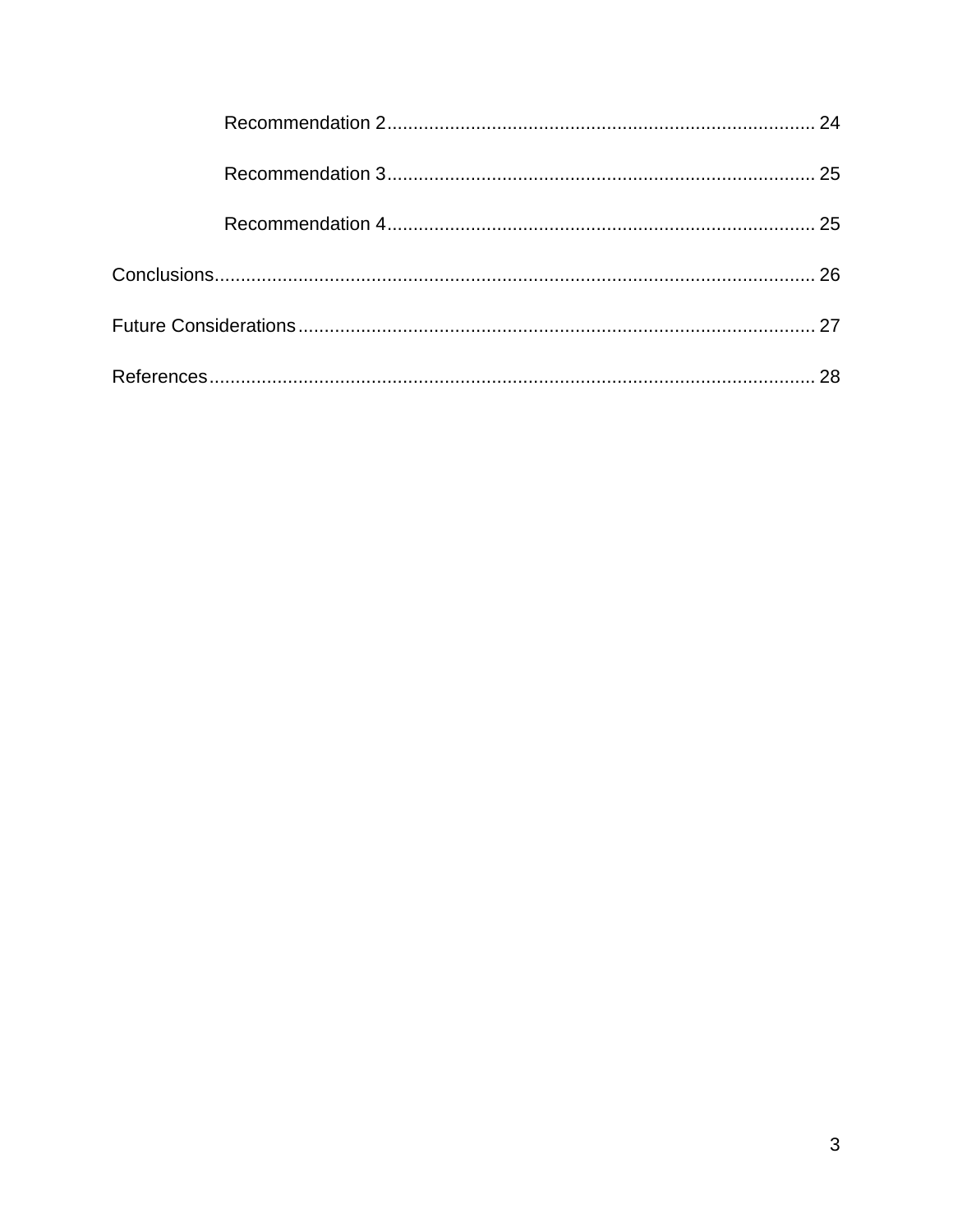#### **Executive Summary**

Across the United States, K-12 school systems receive and disburse a significant amount of funds at the school level. These funds are classified as school activity funds and may be broken into two distinct categories: 1) student activity funds and 2) district activity funds. Student activity funds are generally derived from fundraising activities of students to support a particular student group or organization such as the Y-Club, senior class, or student council. District activity funds are generated in the normal course of school business and may include funds such as locker fees, parking permit fees, school picture sales, or vending machine commissions. District activity funds are not raised by any specific student group and therefore should be accounted for at the district level. Athletic event ticket sales may also be considered district activity funds as these tickets are sold to the general public and not exclusively to students.

School activity funds do not include funds raised by PTA, PTO, athletic booster groups, or other support organizations. These organizations operate independently of the school or school district under their own tax identification number. School districts may exercise some control over the activities of these organizations, but do not account for the funds raised by these organizations in school district bank accounts.

A significant amount of funds received by individual schools is in cash, increasing the need for internal controls and segregation of duties. Internal controls provide schools with reasonable assurance that student activity funds are properly managed and accounted for according to all applicable laws and regulations. Segregation of duties is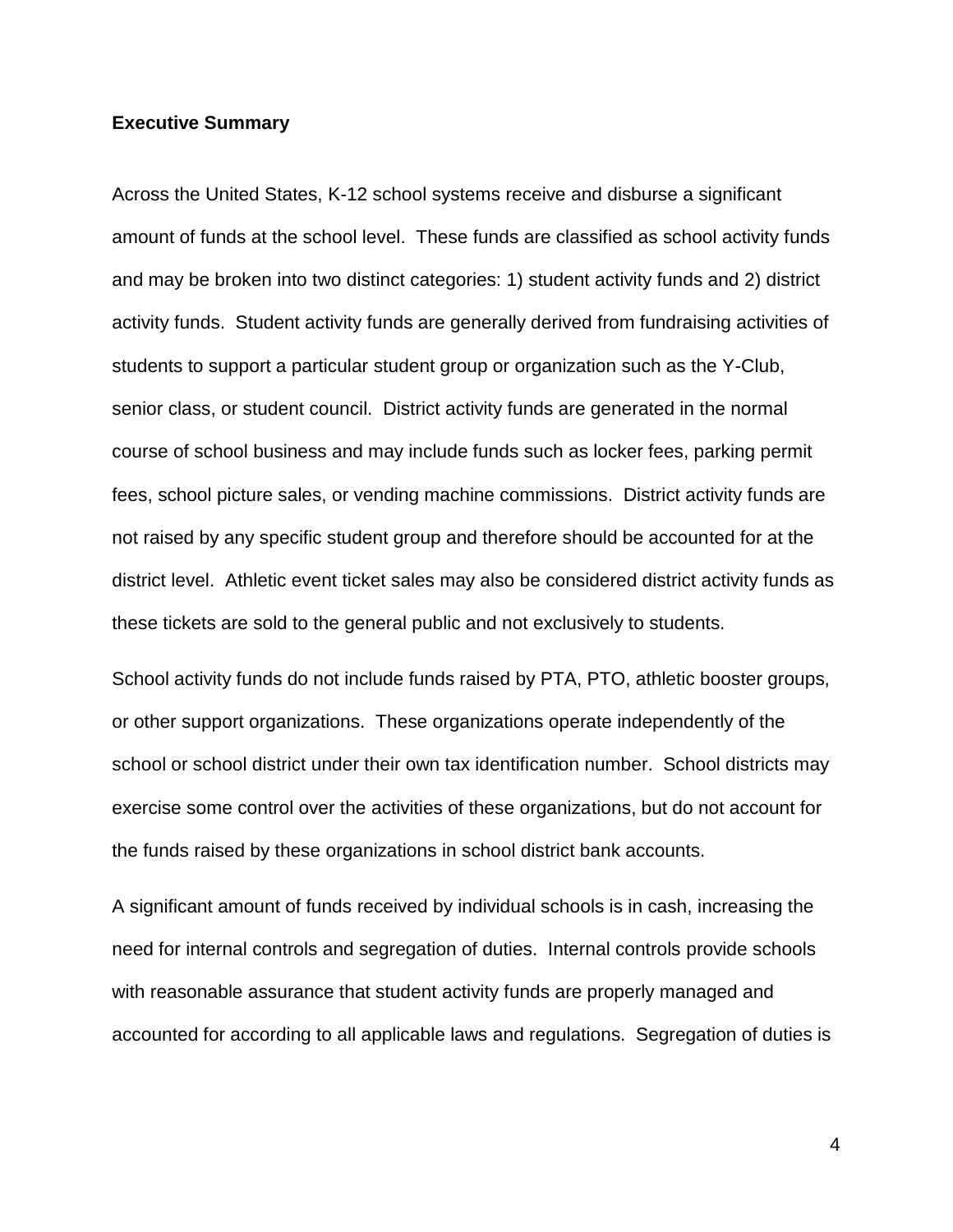one way of achieving this control by ensuring that no one person completes all steps for critical processing of cash such as receipt, deposit and recording of funds.

The Kentucky Department of Education is tasked with promulgating regulations to govern school activity funds for Kentucky K-12 school districts. This document is commonly referred to as "Redbook". The current version was adopted in 2013 with a new 2019 edition set to become effective August 1, 2019. These two guidance documents were compared line by line to determine what changes in guidance have been made related to internal controls and segregation of duties for school activity funds. Further comparisons where made between the 2013 "Redbook" and the guidelines issued by the National Center for Education Statistics (NCES) and the seven states bordering Kentucky.

The analysis included in this paper finds that Kentucky has strong student activity fund guidance in comparison to surrounding states and encompasses most of the NCES guidance. Recommendations are made on ways Kentucky could add supplementary guidance for school principals and bookkeepers on the importance of internal controls and segregations of duties by modeling some examples from NCES and Tennessee.

# **Introduction**

Local boards of education provide students with activity programs that enrich their overall learning experience and provide new learning experiences. Student participation in these activities often leads to the collection of funds at the school level in the form of student participation fees or proceeds from fundraisers conducted by students. Schools must have a process to receive and expend these funds for the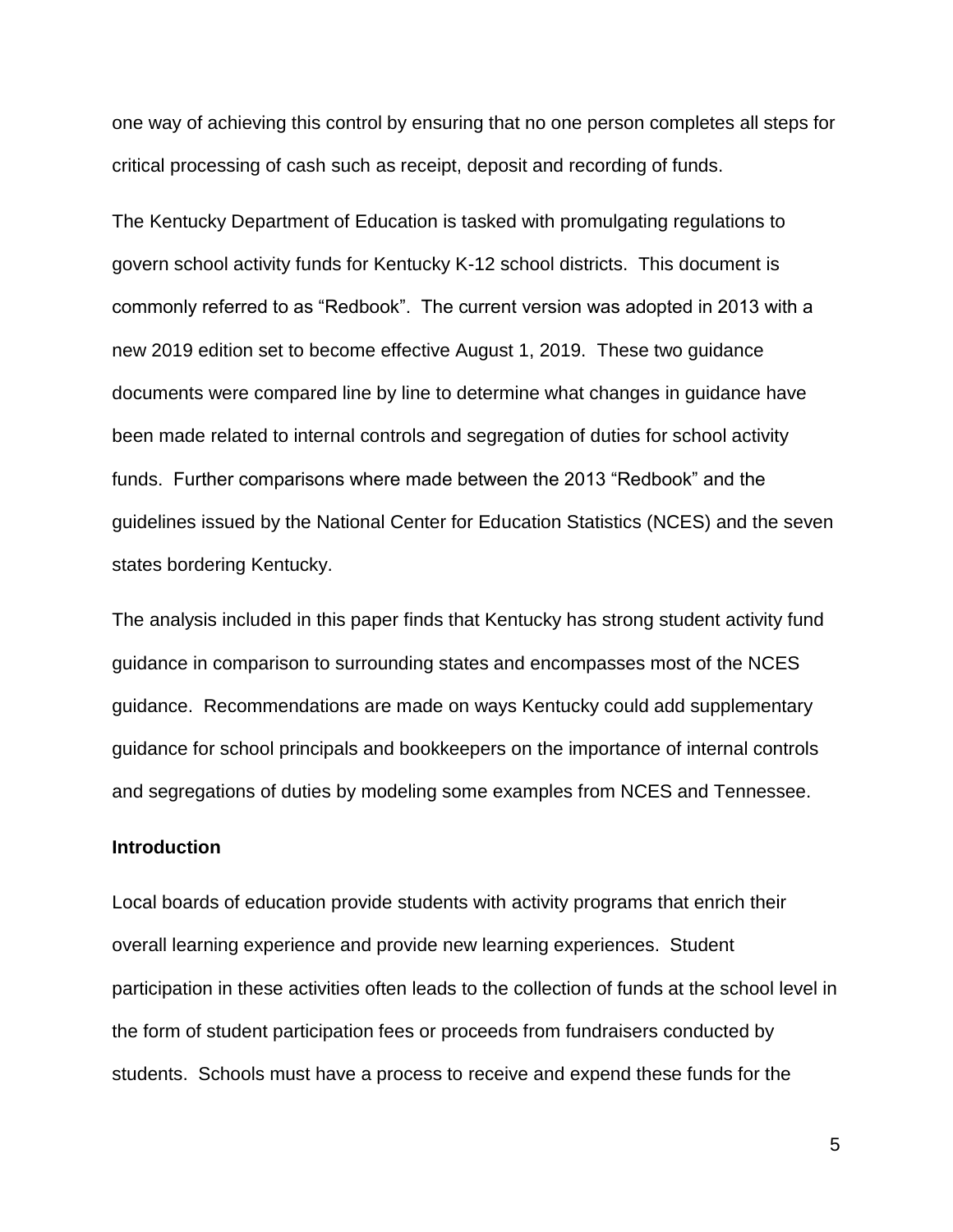intended student activity purposes. This necessitates that schools be given guidance on how to properly record and account for these funds. Kentucky issues this guidance through the Kentucky Department of Education's "Accounting Procedures for Kentucky School Activity Funds" also known as "Redbook". "Redbook" provides a minimum standard that schools must follow in accounting for student activity funds.

Through comparison to the guidance issued at the state level by the seven states bordering Kentucky and guidance from the National Center for Education Statistics (NCES), the strength of Kentucky's 2013 "Redbook" guidance is assessed. Recommendations are made for how Kentucky might improve guidance related to internal controls and segregation of duties in future versions of "Redbook" by learning from the NCES guidance and guidelines issued by the seven states bordering Kentucky.

# **Literature Review**

#### **Internal Controls and Segregation of Duties**

"Internal controls are a framework, of policies, procedures, analysis and strategies put in place by the organization to prevent fraud, ensure the veracity and reliability of financial and accounting information and to protect the organization's financial assets, including but not limited to its cash flow." (Schaeffer, 2014, p. 8) Segregation of duties is one type of internal control. The Committee of Sponsoring Organizations of the Treadway Commission (COSO) defines segregation of duties as dividing or allocating tasks between individuals in order to reduce the risks of error and fraud. By this definition, the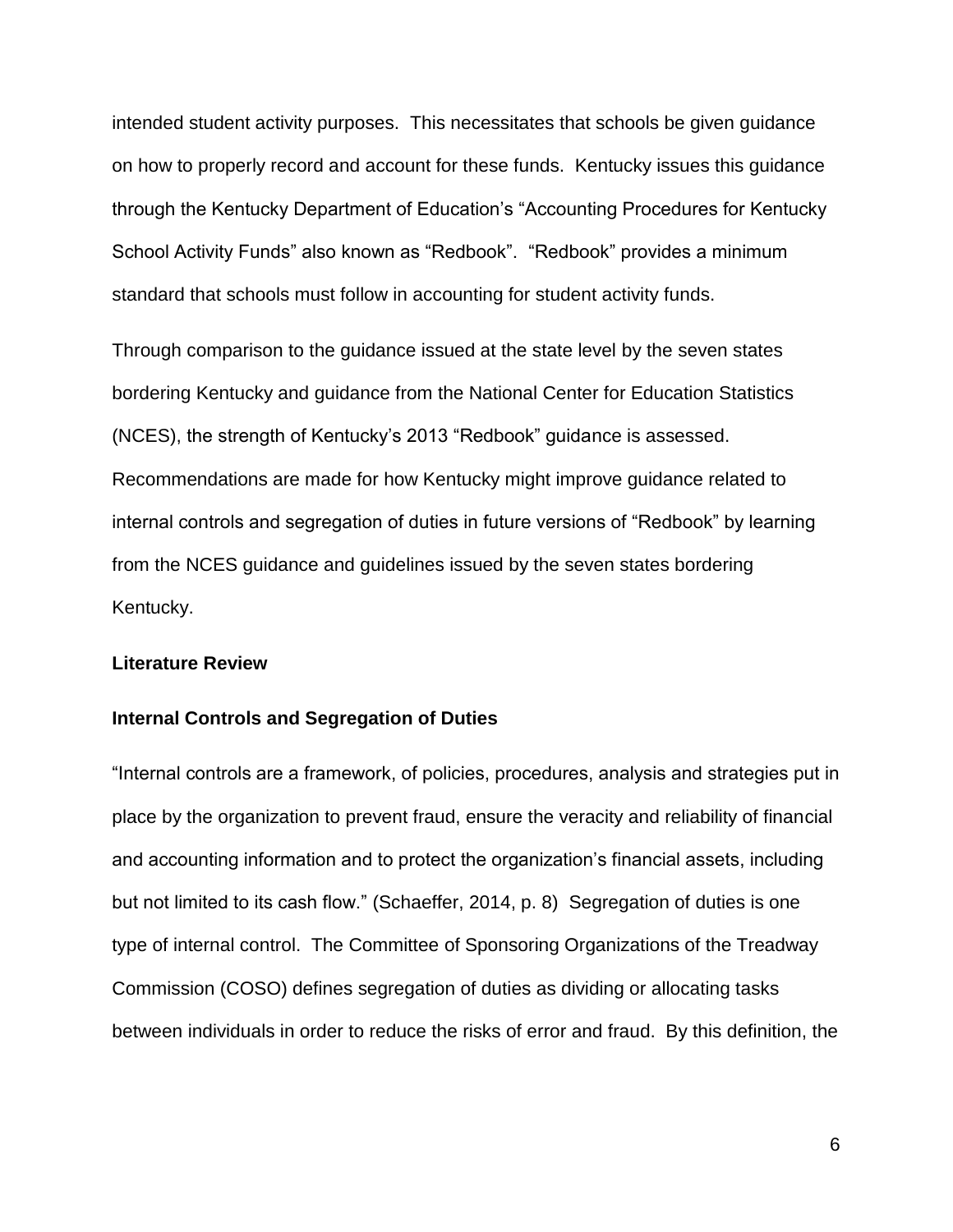objective of segregation of duties is to reduce risk by implementing a set of checks and balances for critical activities (Maniere, Bergh, & Haggard, 2007).

Newspaper headlines typically focus on large-scale corporate frauds, but fraud occurs most frequently in small and medium sized businesses. Misappropriation of assets including cash, is one of the most common types of fraud (Brown, 2011). In fact, the Association of Certified Fraud Examiners (ACFE) 2018 Report to the Nations studied 2,690 cases of occupational fraud. The ACFE determined that misappropriation of assets was the most common type of occupational fraud with 89% of cases involving the misappropriation of assets. Occupational fraud refers to fraud perpetrated against an organization by employees or officers of the organization. In other words, occupational frauds are committed by individuals internal to the organization as opposed to those external to the organization such as a vendor (2018 Report to the Nations, 2018).

Misappropriation of assets can be broken down into subcategories, such as theft of cash on hand, theft of cash receipts, and fraudulent disbursements. Fraudulent disbursements are of particular concern for school activity funds. A school bookkeeper can easily perpetrate fraudulent disbursement schemes if internal controls are lax. These include billing schemes where a fictitious vendor may be used and/or where unallowed personal purchases are made, expense reimbursement schemes where fake or overstated reimbursements are processed for payment, and check and payment tampering schemes where checks may be manipulated using forged signatures or altered payee names (2018 Report to the Nations, 2018).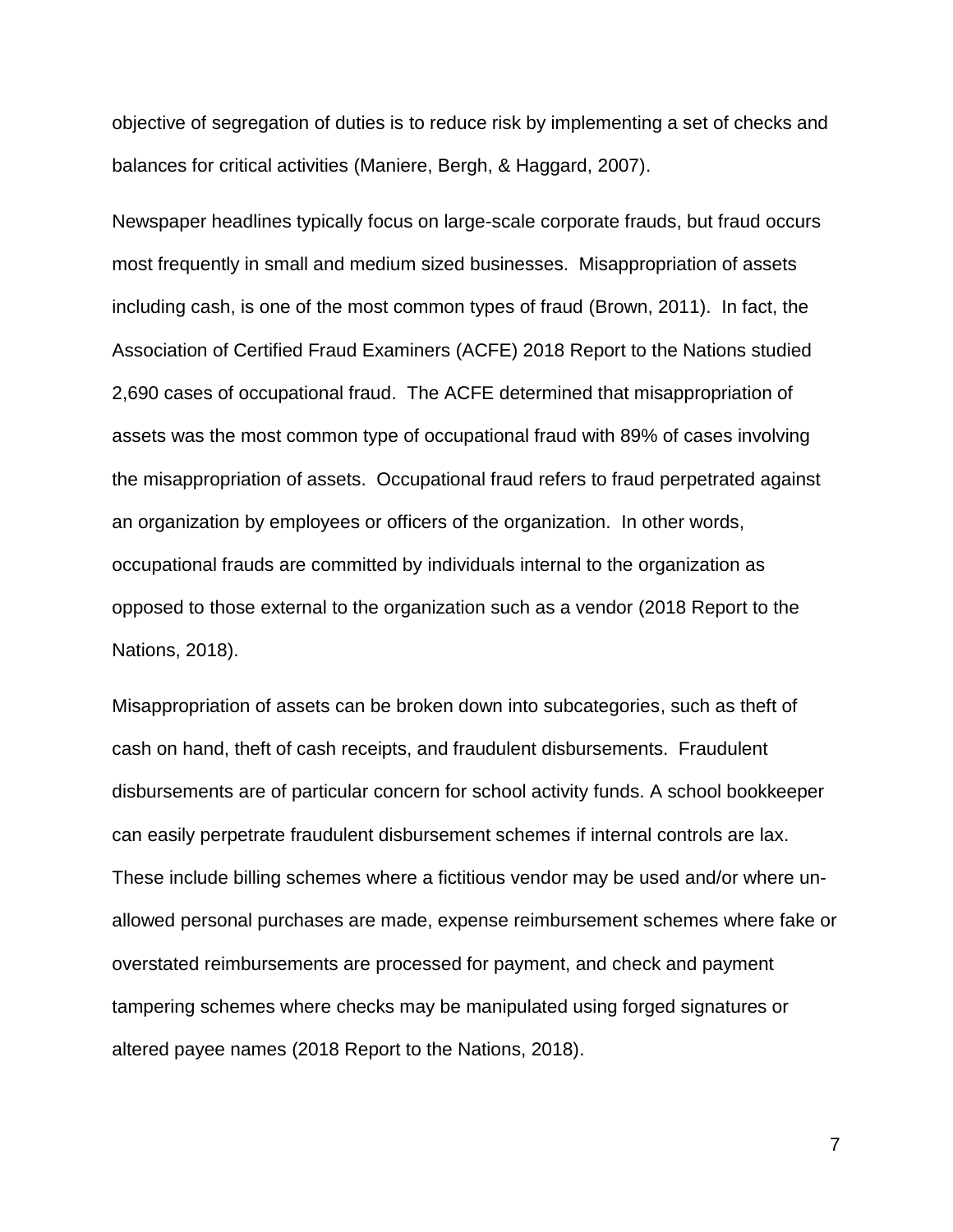In 30% of the fraud cases analyzed by the Report to the Nations, a lack of internal controls was cited as the root cause of the fraud. Another 19% were attributable to the overriding of existing internal controls. Further, lack of management review accounted for 18% of cases and poor "tone at the top" with another 10% of cases (2018 Report to the Nations, 2018). Establishing a "tone at the top" that internal controls are a priority for the organization can be an effective tool for smaller organizations to deter fraudulent activity. If management routinely reviews transactions then the potential for fraudulent activities to be uncovered serves as a deterrent for fraudulent behavior (Brown, 2011).

Audits of Kentucky's 173 K-12 school districts for the fiscal year ended June 30, 2018 contained a number of audit comments and findings related internal controls, segregation of duties and school activity funds. The audit comment summary provided by Jackie Chism, Educational Financial Analyst for the Kentucky Department of Education, tallied that district audits for FY18 contained 7 comments about a lack of internal controls, 37 comments related to improper segregation of duties and another 203 comments pertaining to school activity funds management (Chism, 2019).

#### **School Activity Funds**

School activity funds can be classified into two types: student activity funds and district activity funds. Student activity funds are monies collected by students, typically under the supervision of a teacher sponsor, for educational or recreational purposes. The students may participate in determining how the funds collected are used, but the school acts as a fiduciary for the funds (Risk Advisory Student Activity Funds, 2016). Student activity funds may be divided into four categories. General student activities account for activities that impact all students such as school pictures or a school store.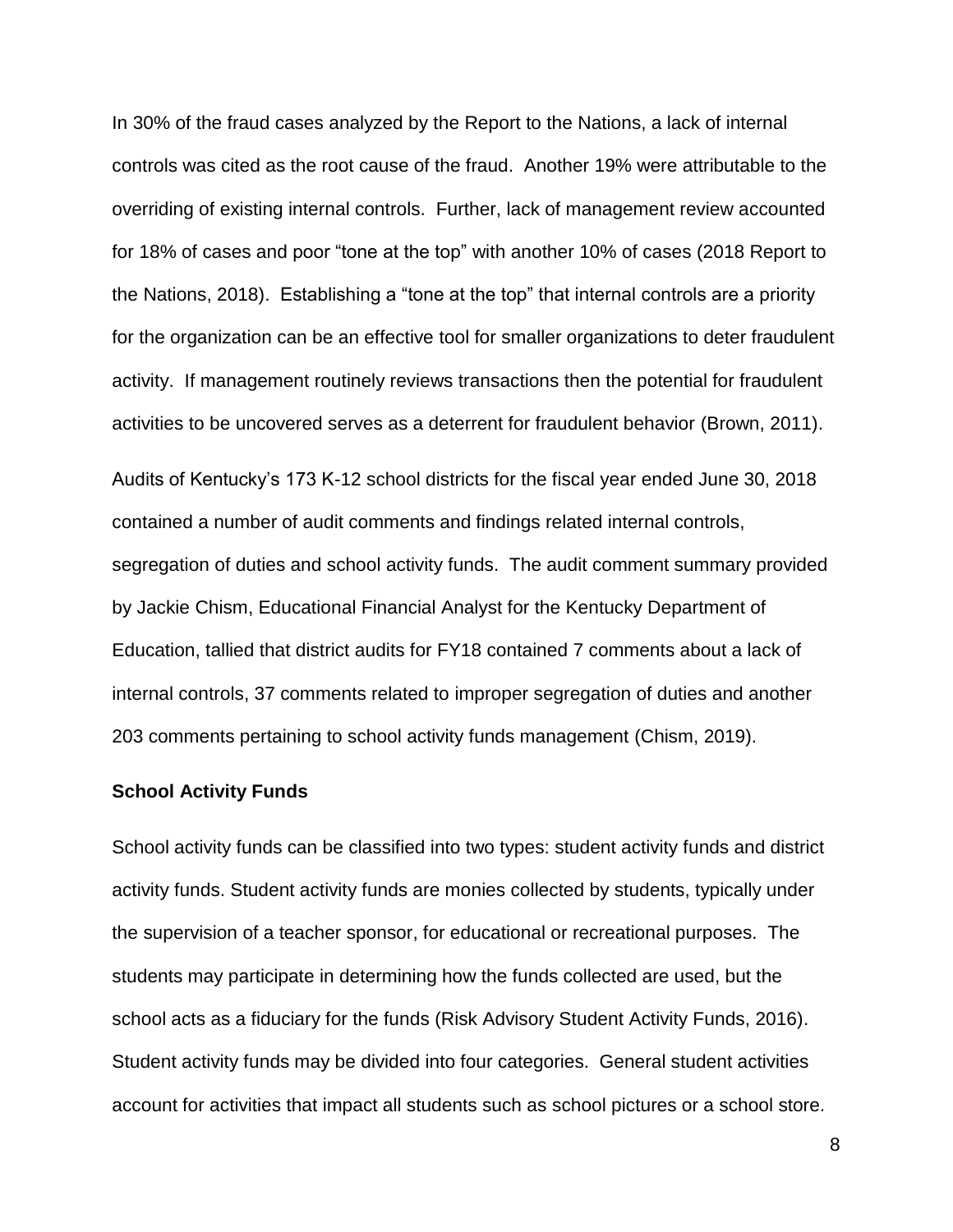A second category relates to specific classes such as the junior class or class of 2019. Clubs make up a third category of student activities and includes all extracurricular clubs such as the chess club or science club. Finally, athletics make up the fourth category of student activity funds (Cuzzetto, 2004).

Schools across the country handle millions of dollars each year in student activity funds. A significant portion of these funds are generated by student-led fundraisers and athletic gate receipts. Often these collections are in cash, which makes student activity funds particularly susceptible to theft, misuse or errors (Risk Advisory Student Activity Funds, 2016). Dillon Mullan reported on the significance of gate proceeds to athletic programs for a handful of schools in Northeast Mississippi and found that Friday night football gate proceeds ranged from \$7,000 to \$18,000 per game with attendance of 1,300 to 3,000 per game for the schools studied (Mullan, 2018).

Staff sponsors providing supervision of students and fundraising activities may have little financial training or knowledge of internal controls. There is a widespread misconception that student generated funds are subject to a different set of rules and do not need to be safeguarded as strictly as other school district funds (Risk Advisory Student Activity Funds, 2016).

According to Don Mullinax, former inspector general for the Los Angeles Unified School District, many district leaders lack ways to uncover fraud and when they do find fraud, it is not always reported. Further, Mullinax claims that district administrators and principals often consider fraud detection and prevention not to be part of their job duties because they were trained to be educators and do not have a background in financial management or accounting (Dessoff, 2009). The University of Kentucky's Education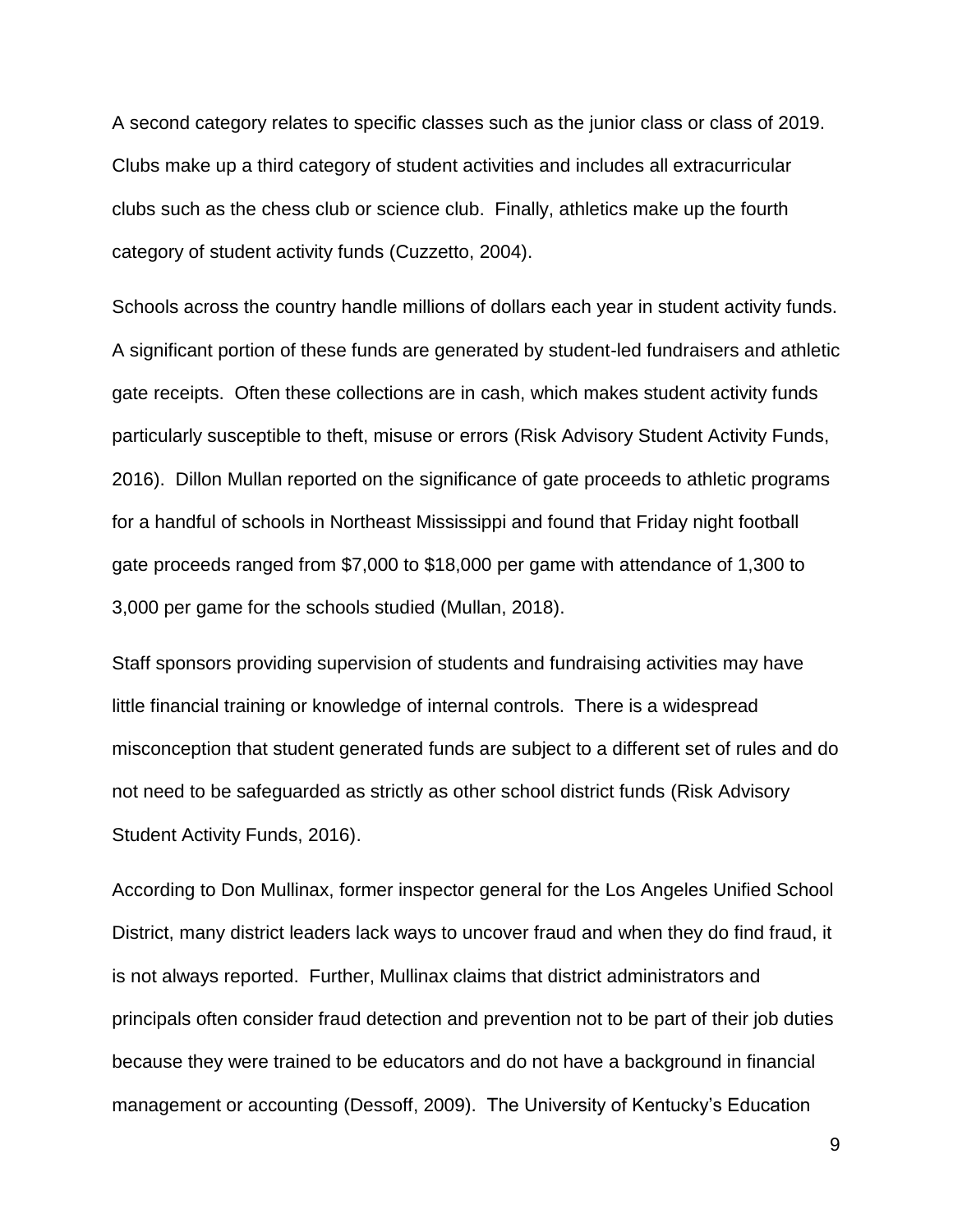Leadership Principal Program requires only one course in school finance as part of the principal certification program (Educational Leadersihp Studies: Prinpical Preparation/Education Specialist (Ed.S), 2019). The required course, EDL 627, focuses on a district level view of school finance, rather than a school principal level view, as illustrated by the course description: "Study of concepts in school finance and school business management. Attention is given to national, state, and local issues. Emphasis is also given to school support services including transportation, facility planning and maintenance, food service, and risk management." (EDL 627 School Finance and Support Services (3 Hours), 2019).

# **Research Design**

This study seeks to analyze and assess the strengths and weaknesses of the Kentucky Department of Education guidance document for school activity funds titled "Accounting Procedures for Kentucky School Activity Funds". This document is also commonly referred to as "Redbook" throughout the Kentucky K-12 education community. Kentucky's "Redbook" is incorporated by reference into 702 KAR 3:310 and is periodically reviewed by a panel of Kentucky Department of Education staff, school finance officers and independent auditors who engage in school district audits. This committee recommends additions and deletions from the current "Redbook" to the Kentucky State Board of Education for adoption approximately every 3-5 years. The current version of Redbook became effective July 1, 2013. The review and approval process is underway for an updated version of "Redbook" to become effective August 1, 2019. The research questions to be addressed through this analysis include: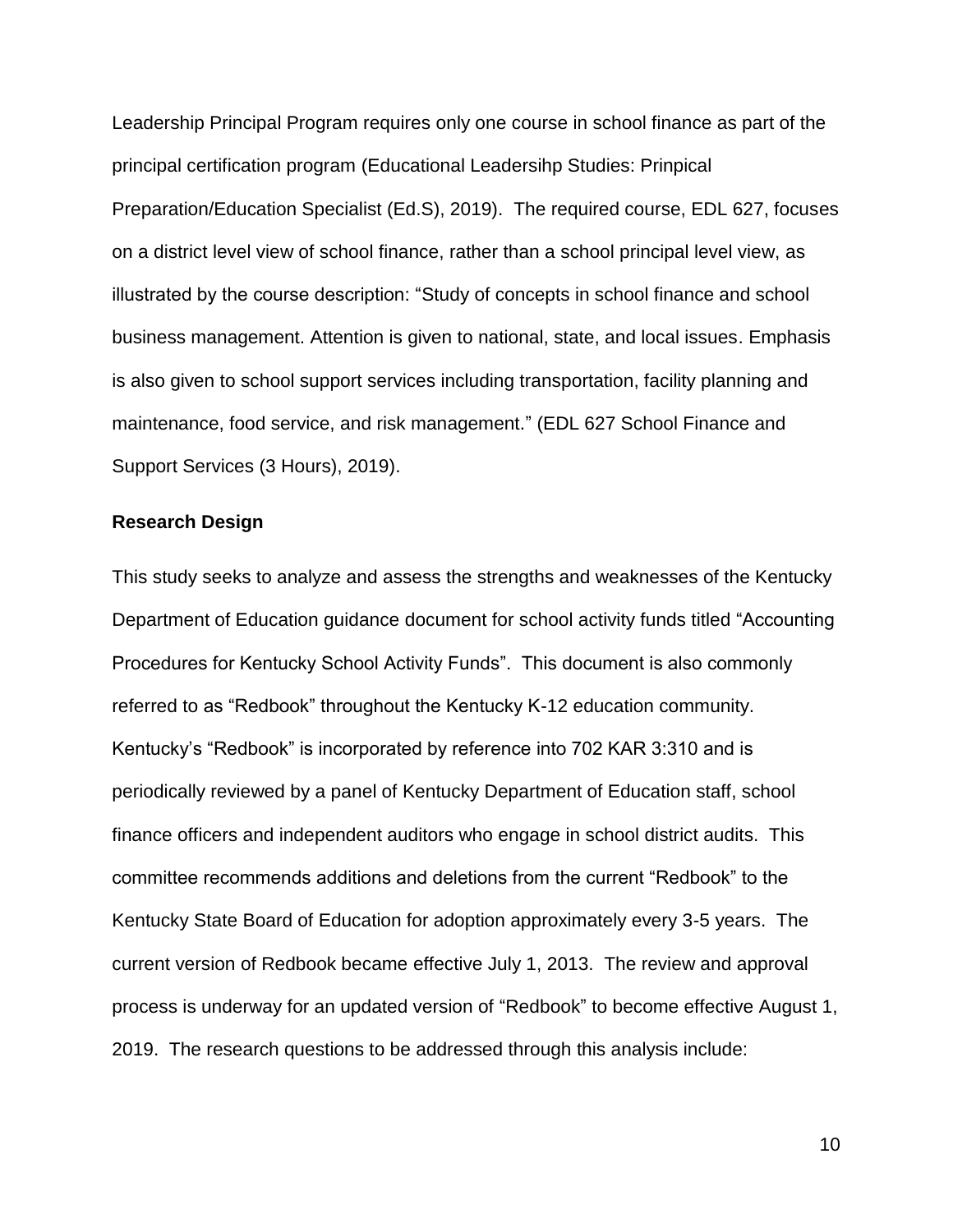- How does Kentucky's 2013 "Redbook" guidance compare with the proposed 2019 "Redbook" draft guidance?
- How does Kentucky's 2013 "Redbook" guidance on segregation of duties compare with the "benchmark" guidance of the National Center for Education Statistics (NCES) and with the standards in surrounding states?

The analysis will be conducted by a review of the guidance, equivalent to Kentucky's "Redbook" each state provides to its local school districts. This documentation will be located by reviewing each state's department of education website for resource documents or by contacting someone via e-mail if the appropriate document is not located during the website search. The emphasis of this review will be to assess how each state addresses the topics of segregation of duties and the importance of internal controls at the school level. This study is not subject to the University of Kentucky's Institutional Review Board (IRB) review and approval process due to the nature of the research being conducted.

### **Research Analysis**

# **Kentucky**

Kentucky's 2013 "Redbook" became effective July 1, 2013 at the start of the 2014 fiscal year. The 2013 edition represented a significant change from prior versions of "Redbook" with most sections completely rewritten, others entirely removed and new sections added. The result was a "Redbook" nearly twenty pages longer than the 2008 version it replaced. Soon after the implementation of the new 2013 "Redbook" questions began to arise concerning some of the new regulations. Specifically, districts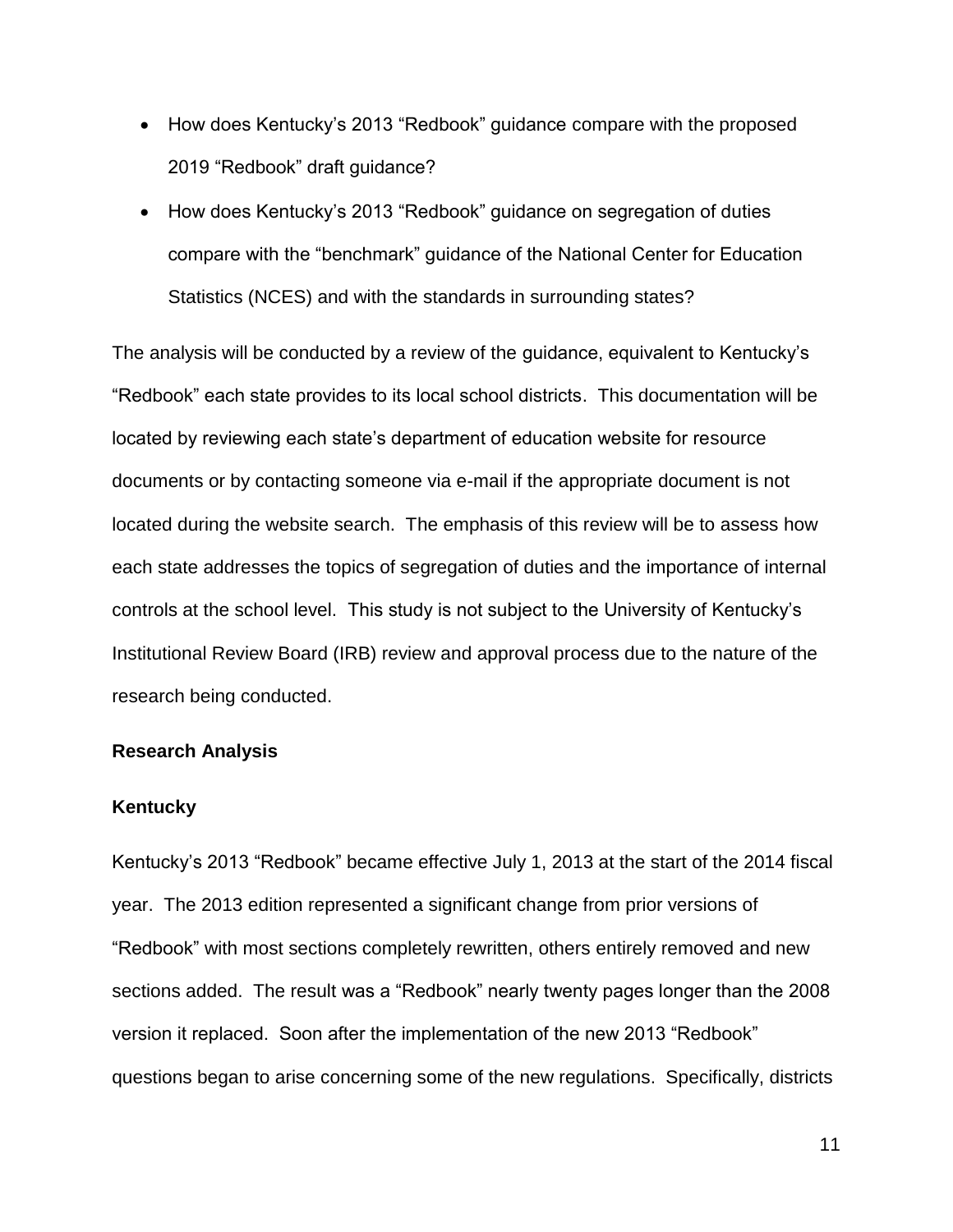were concerned with the definition of a district activity versus a school activity and the definition of operational expenditures, which were now clearly disallowed. It soon became clear to the Kentucky Department of Education (KDE) that further guidance was warranted and a Frequently Asked Questions (FAQ) document was developed in consultation with a workgroup of district finance officers and auditors. The development of a FAQ document in lieu of another revision of "Redbook" was deemed the most expedient course of action since the FAQ document could be developed in a matter of weeks and was not subject to the approval process of a full "Redbook" revision.

The FAQ document was updated a number of times until arriving at the final version dated August 1, 2015. This version is sixteen pages long and divided into sections for common terms and definitions, receipts, expenditures and external support groups/organizations (Redbook Frequently Asked Questions, 2015). The revision process for the 2019 version of "Redbook" was considered a review process for minor changes and to fold the FAQ document into the official "Redbook". Some auditors had argued that the FAQ document was not "Redbook" and some of the contradictory guidance it contained did not make the school or district compliant with the 2013 "Redbook" for audit purposes.

A line-by-line comparison of the 2013 and 2019 versions of "Redbook" reveals that very little has been changed between the two versions and in fact only a small amount of the FAQ document has been added to the 2019 "Redbook". Most notably a section has been added to address district activity funds including their definition and details on which funds collected at the school level must be transferred to the district, which funds may be transferred to the district and which funds must remain at the school level.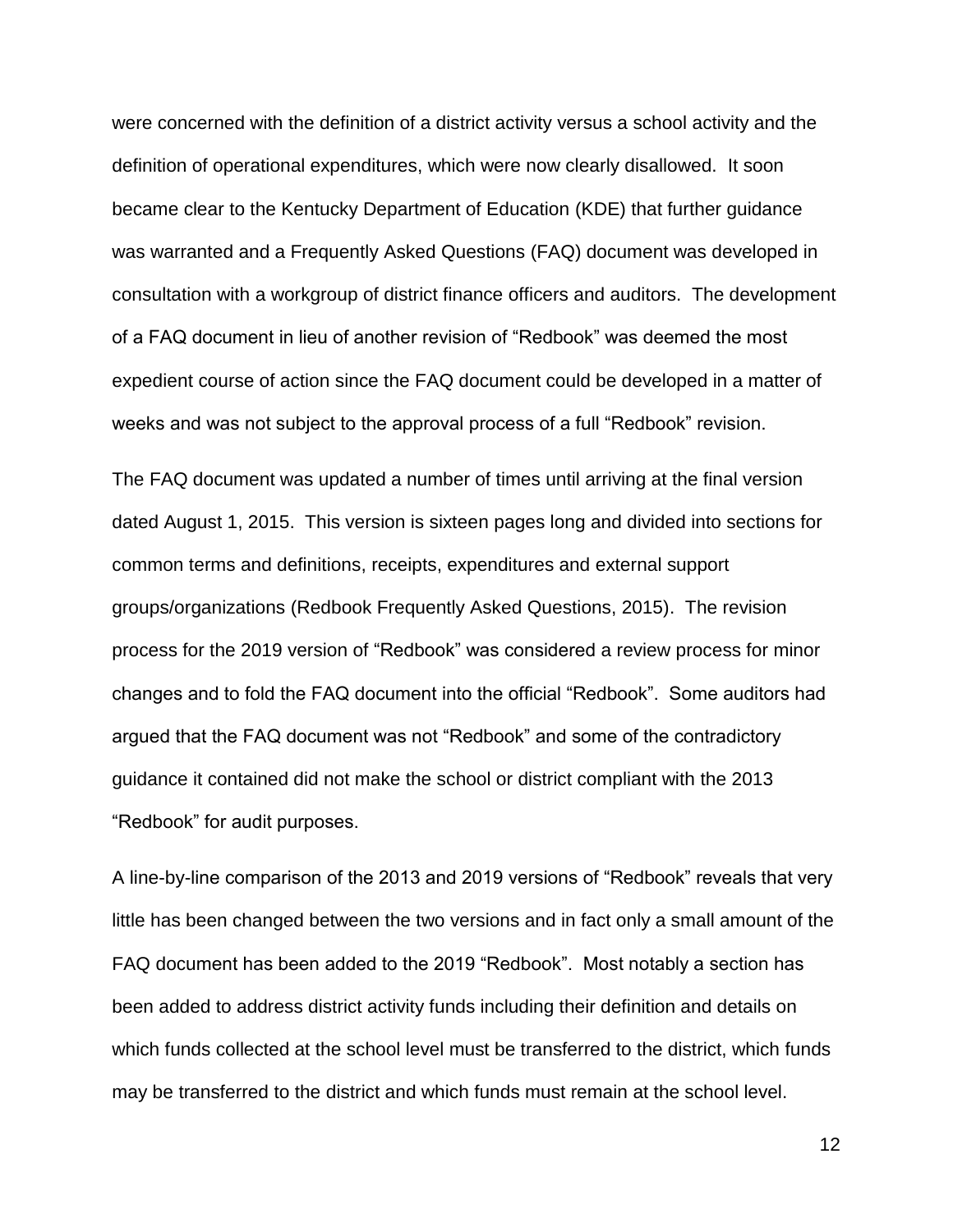Additional procedures for the transfer of such funds has also been included (Accounting Procedures for Kentucky School Activity Funds , 2019).

Both editions contain an appendix titled "Appendix A – Segregation of Duties". As defined, segregation of duties means that more than one person is involved in the execution of critical accounting procedures. A list of reasons is given for having segregation of duties including the fact that significant amounts are collected by schools as cash and the need to emphasize internal control measures aimed at protecting collected monies (Accounting Procedures for Kentucky School Activity Funds , 2019). Three duties are specifically listed as needing to be segregated for proper internal control purposes including signing checks, maintaining accounting records, and reconciling bank statements (Accounting Procedures for Kentucky School Activity Funds, 2013).

After the reasons for the segregation of duties is a section about the parties responsible for implementing the segregation of duties. The responsible parties include the school principal, school bookkeeper, and a third party other than the school principal or bookkeeper. The tasks generally associated with each person and their respective financial and reporting responsibilities in the process are listed. Finally, recommendations for internal controls over school activity fund collections are given. These include ensuring that procedures are in place to adequately document with physical evidence the audit trail for all transactions of the school activity fund. The documentation includes the use of pre-numbered receipts, use of purchase orders, issuing receipts, and making timely and complete deposits (Accounting Procedures for Kentucky School Activity Funds , 2019).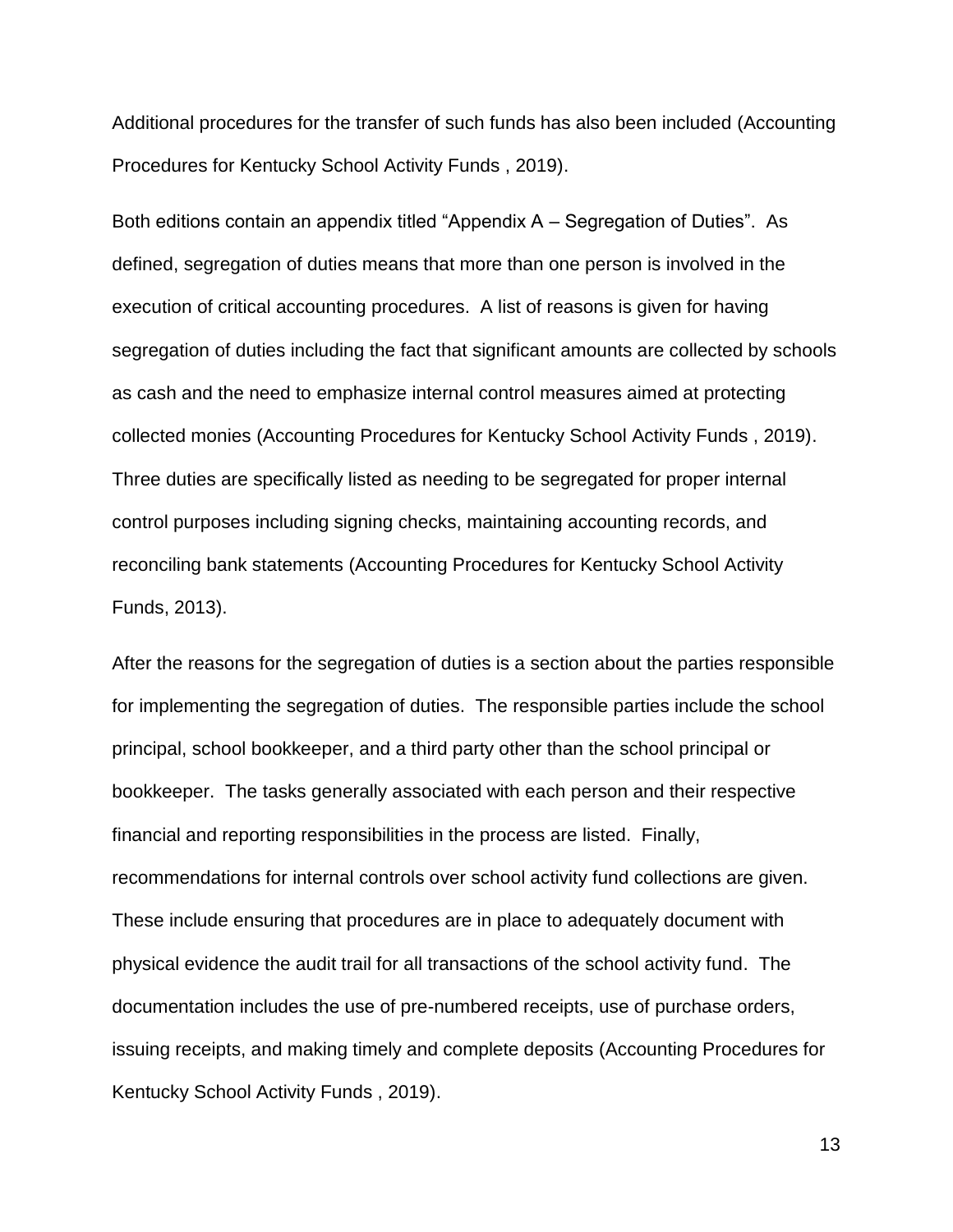The most noticeable change to Appendix A is the deletion of approximately one page of additional suggested segregation of duties examples. The 2013 "Redbook" contains examples of segregation of duties procedures for the processes of handling receipts, paying bills, and preparing bank reconciliations. Each procedure enlists the use of the three individuals mentioned in the prior paragraph as being responsible for segregation of duties. For example, the suggested procedures for preparing the bank reconciliation tasks the school principal with opening the bank statement and reviewing the signatures on all checks and comparing the deposits with a listing of receipts from the school bookkeeper. The bookkeeper then clears the checks in the accounting system and reconciles the bank statement. Finally, the third person reviews the bank reconciliation prepared by the school bookkeeper (Accounting Procedures for Kentucky School Activity Funds, 2013).

While not specifically spelled out as segregation of duties much of "Redbook" is written in such a way as to insist that segregation of duties occur. The major sections such as receipt and expenditures are further divided into procedural sections with much of the guidance being given in such a prescribed way that segregation of duties must occur in order for the school to be compliant with "Redbook" regulations. One such example of this is in the general guidelines for receipts. "Redbook" clearly states that the school bookkeeper is not to collect funds directly from parents or students. All mail must be opened by someone other than the school bookkeeper and any checks received should be recorded on a multiple receipt form before being presented to the school bookkeeper for the preparation of a receipt and deposit. The school bookkeeper should count all money jointly with the person turning in the money at the time it is given to the school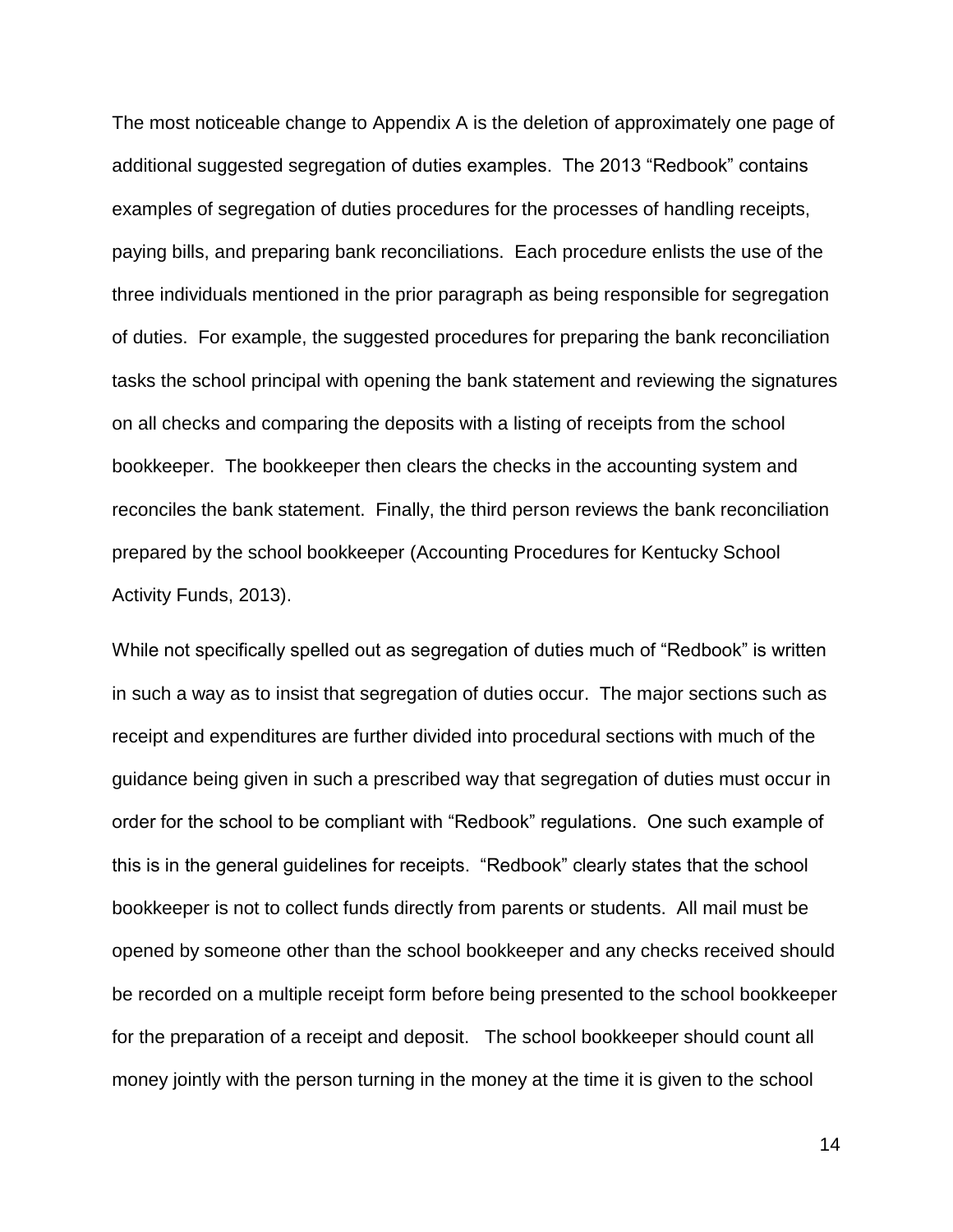bookkeeper. Additionally, an employee other than the school bookkeeper should verify the deposit total and that the deposit includes all receipts written since the last deposit. Further, this person should confirm that the bank deposit verification matches the deposit slip after the deposit is made (Accounting Procedures for Kentucky School Activity Funds , 2019).

Many sections of "Redbook" also include the statement "proper segregation of duties shall be maintained" (Accounting Procedures for Kentucky School Activity Funds , 2019). This represents a strengthening of the language used in comparison to the 2013 "Redbook" that said: "proper segregation of duties shall be maintained whenever possible" (Accounting Procedures for Kentucky School Activity Funds, 2013).

# **National Center for Education Statistics (NCES)**

Approximately every five years the National Center for Education Statistics (NCES) revises its guide "Financial Accounting for Local and State School Systems". The most recent version is dated 2014 and was released in March of 2015. Chapter 8 of this document details activity fund guidelines. Interestingly, sections of Kentucky's 2013 "Redbook" and the accompanying FAQ document are taken word for word from the NCES guidelines without citation. Specifically, the FAQ discussion of the differences between school activity funds and district activity funds and "Appendix A – Segregation of Duties" from "Redbook" are almost identical to the NCES guidance document (Allison, 2015).

The NCES guidance related to internal controls and segregation of duties is broad and provides less detail than most state documentation. NCES guidance on internal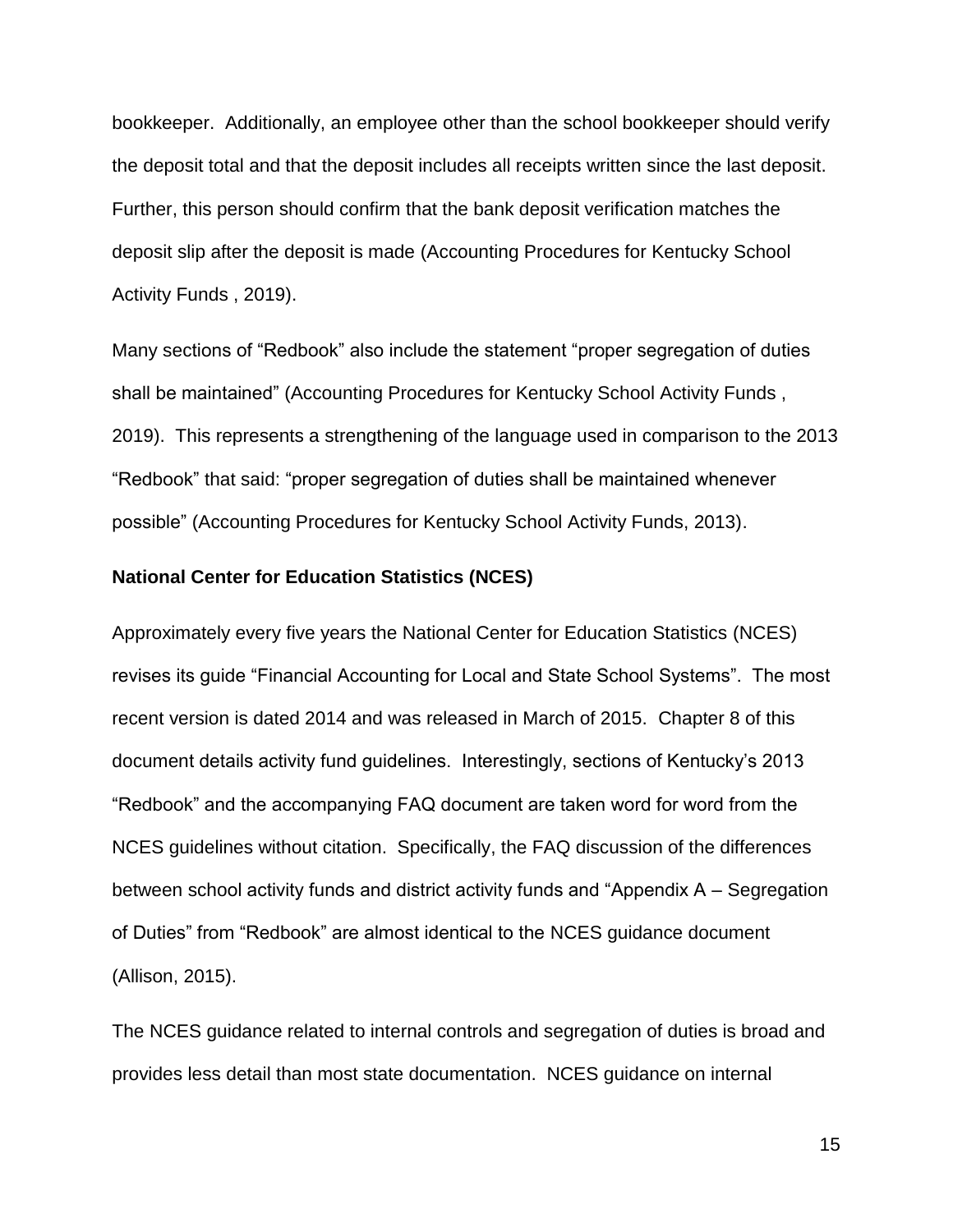controls emphasizes the need for clear lines of authority over district and school activity funds and proper policies to guide operations. At the highest level of authority is the local board of education. Their responsibility is to adopt policies to govern the establishment and operation of all activity funds within the district. Under the authority of the local board is the superintendent, who is responsible for administering board policies. Next in the line of authority is the district treasurer or chief financial officer who should have overall responsibility in accounting for and reporting of all school district funds including school activity funds. This person should be responsible for the implementation and enforcement of internal controls. At the school level the highest level of authority resides with the school principal. The principal has overall responsibility to oversee the collection and disbursement of all school activity monies and must adequately supervise all bookkeeping responsibilities. The lowest level of authority listed in the NCES guidance is the sponsor. The sponsor is the employee of the district who supervises the activities of the student organization (Allison, 2015).

The NCES standards include several general policy suggestions aimed at ensuring districts have proper internal controls. These include the use of pre-numbered receipts, disallowing the use of signature stamps, recommending the requirement of multiple signatures on checks, the use of purchase orders for all disbursements and requiring daily deposits of all receipted funds (Allison, 2015).

As previously noted the section entitled "Segregation of Duties Related to Activity Funds" is virtually identical to the same guidance in Kentucky's "Redbook" including the need to emphasize internal controls to protect collected monies due to both the large number of transactions at the school level and the amount of collections received in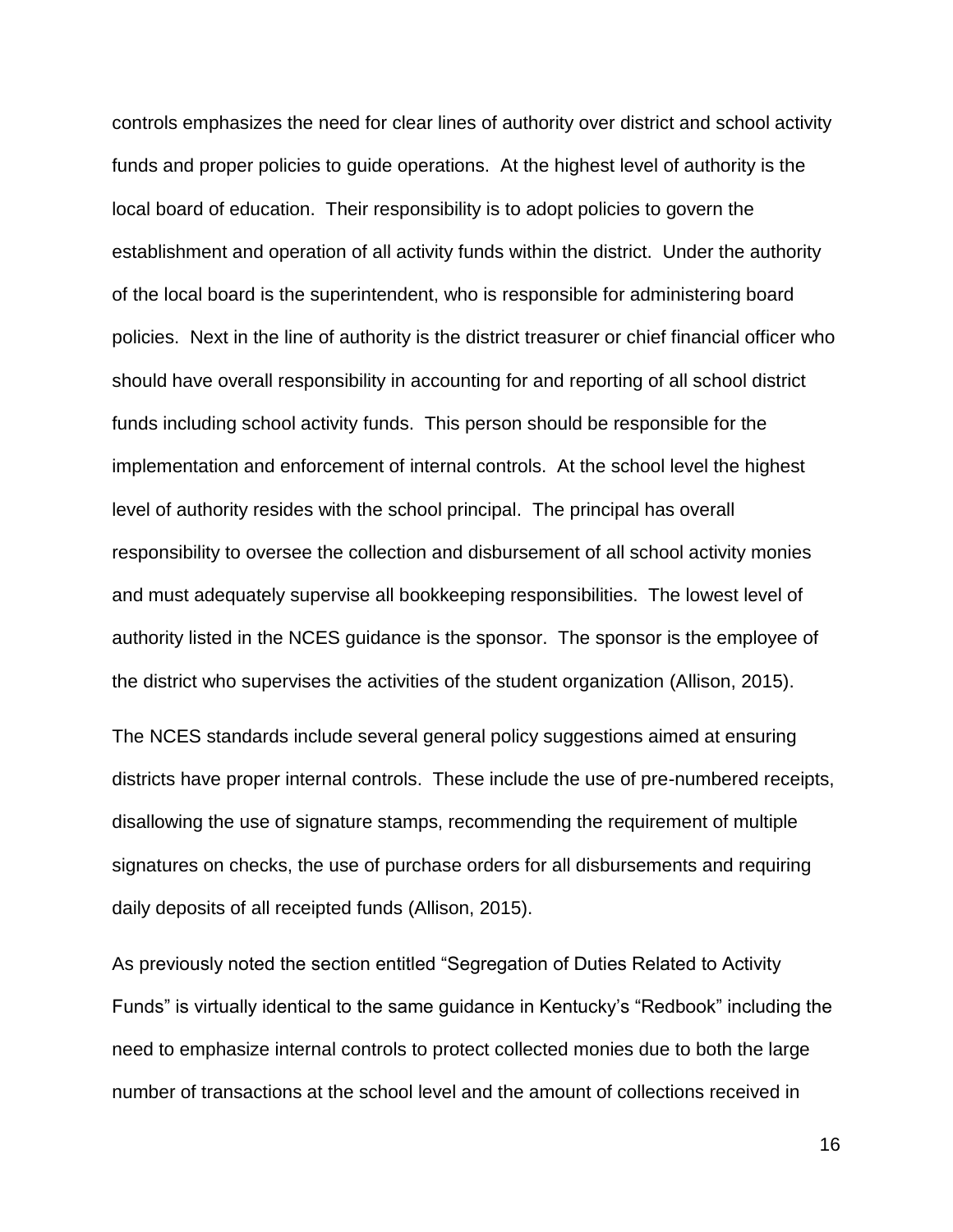cash. The same three critical duties of signing checks, maintaining fund accounting records and reconciling bank statements are listed as needing to be segregated for internal control purposes (Allison, 2015).

One notable remark made by the NCES guidance is the need for the work of any person handling money to be subject to checks and balances. NCES states there is a need for the duties of the school bookkeeper to be identified, described, and monitored to ensure that segregation of duties occurs (Allison, 2015).

# **Missouri**

Missouri publishes an extensive document each year to guide local school districts financial accounting practices. The most current version on the Missouri Department of Elementary and Secondary Education website is entitled "FY2020 Missouri Financial Accounting Manual" and is effective July 1, 2019. While the document is over 200 pages in length, there is no reference to the phrase "segregation of duties". There is minimal reference to student activity funds with the main reference being that the school board is responsible for all student activity funds. The only reference to internal controls is a definition of internal controls provided in appendix K. Missouri defines internal controls as "A plan of organization under which employees' duties are so arranged and records and procedures so designed as to make it possible to exercise effective accounting control over assets, liabilities, revenues and expenditures." (FY2020 Missouri Financial Accounting Manual, 2019).

Tammy Lehmen, Director of School Finance in the Division of Financial and Administrative Services for the Missouri Department of Elementary and Secondary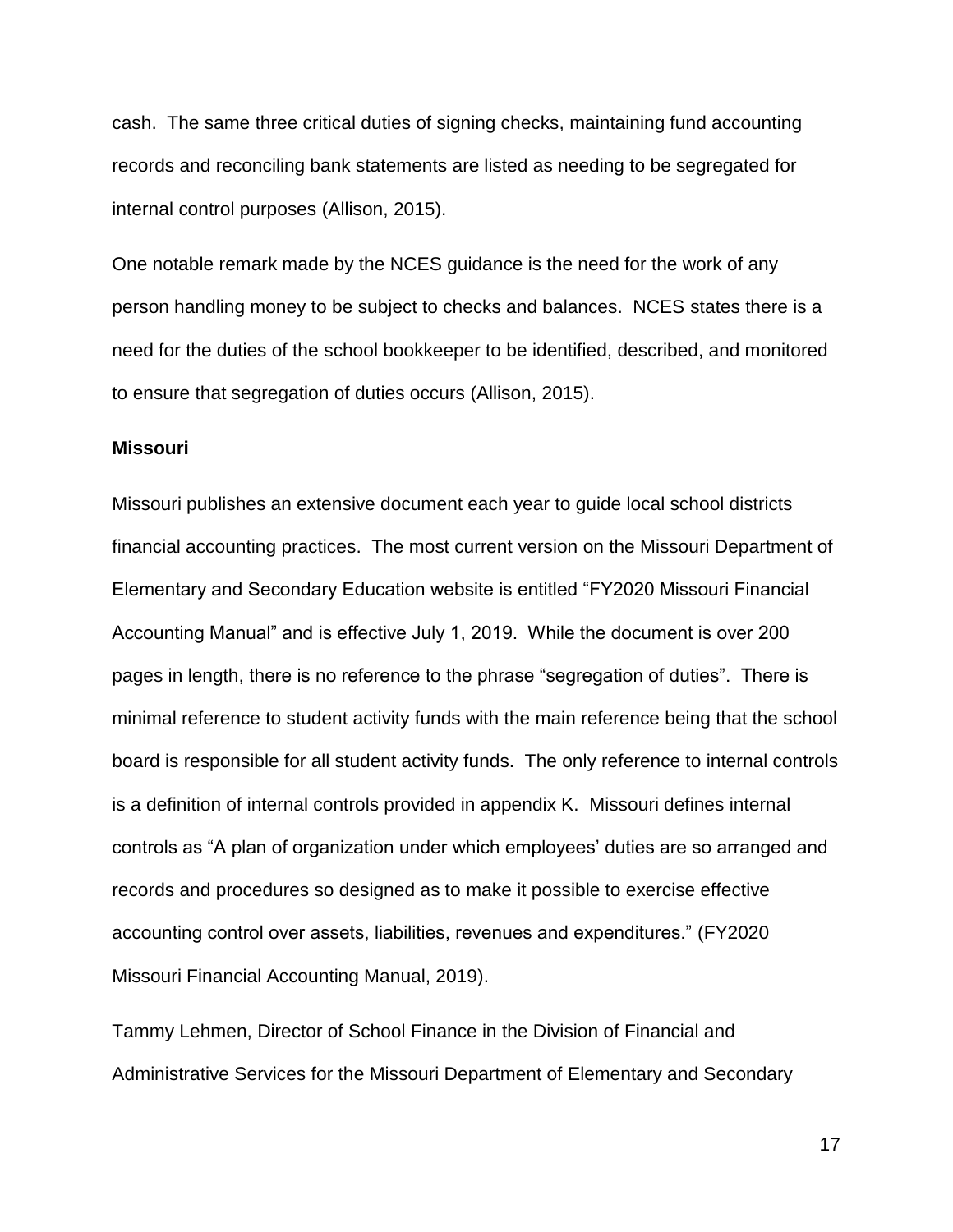Education, confirmed via email that Missouri does not publish any requirements regarding school activity funds. Therefore, Missouri does not have a document equivalent to Kentucky's "Redbook" available for comparison.

#### **Illinois**

Illinois publishes a document entitled "Part 100: Requirements for Accounting, Budgeting, Financial Reporting and Auditing". This document is similar to the Missouri guidance in that it has limited reference to segregation of duties or internal controls. The only reference to internal controls contained in the document is where internal controls are to be tested as part of the independent audit process. Segregation of duties is not referenced in the document (Part 100 Requirements for Accounting, Budgeting, Financial Reporting and Auditing, 2008).

Illinois defines student activity funds as "funds owned, operated, and managed by organizations, clubs, or associations within the student body under the guidance and direction of one or more staff members for educational, recreational, or cultural purposes" (Part 100 Requirements for Accounting, Budgeting, Financial Reporting and Auditing, 2008). Section 100.80 of the document provides limited guidance over student activity funds with most of the authority being left up to the local school board. This section does mirror some of the guidance issued by NCES by giving authority to the local school board to set policies related to the establishment and purpose of student activity funds. Also, the section requires that records be kept in such a way that verification of amounts received, disbursed and assets on hand can be made. Local school boards are also required to designate individuals who will have approval authority. Certain duties are allocated to the treasurer for each activity fund including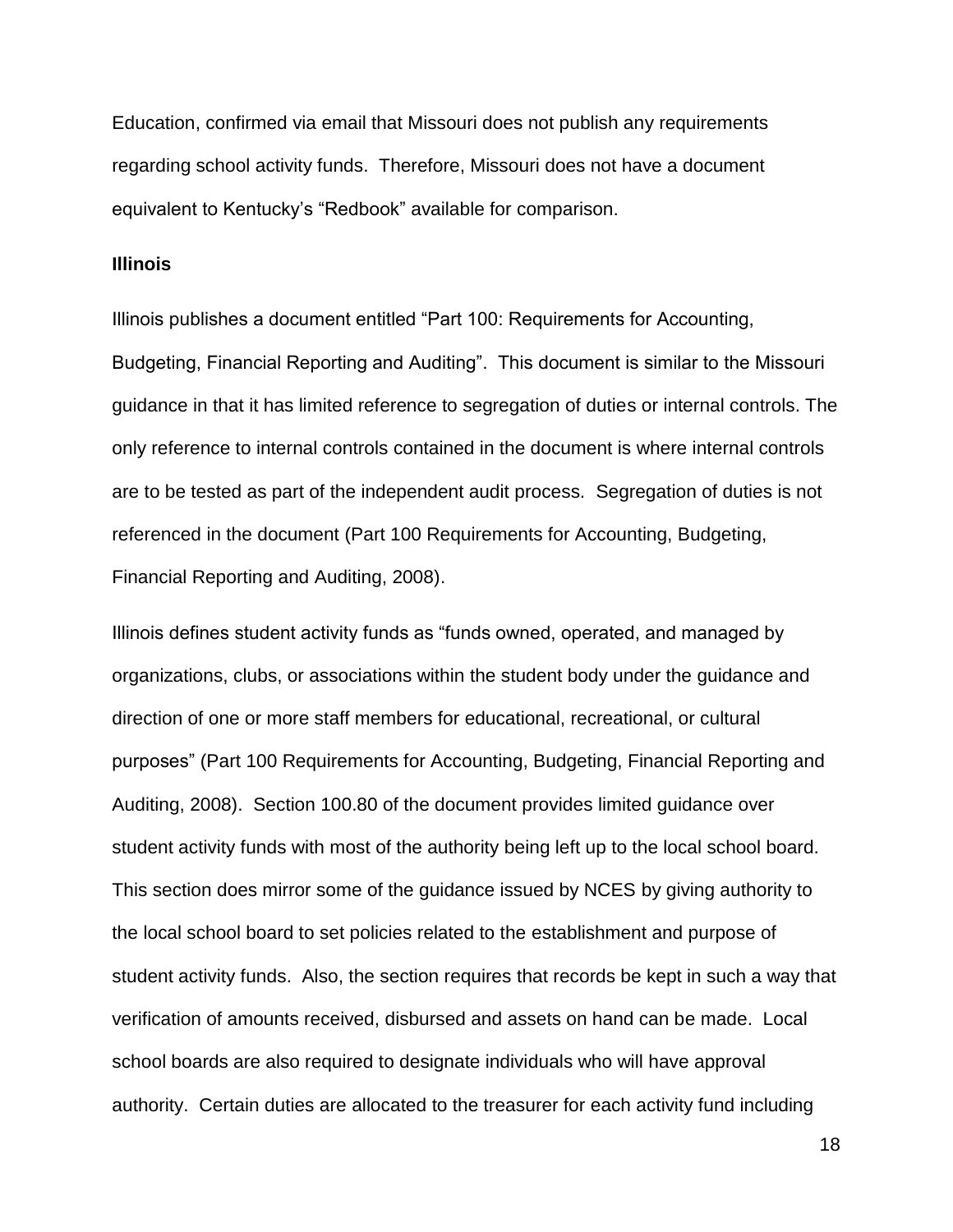the bank reconciliation process (Part 100 Requirements for Accounting, Budgeting, Financial Reporting and Auditing, 2008).

#### **Indiana**

Indiana's guidance document is called "Accounting and Uniform Guidance Manual for Extracurricular Accounts". There is no mention of the term segregation of duties in the document and only scare mention of internal controls. Internal controls are specifically mentioned in relation to having the school treasurer be someone other than the principal of the school so that the principal can be a second signature on all checks issued from the extracurricular account. Additionally, internal controls for safeguarding the use of electronic signatures as well as controls over vending operations are mentioned. Indiana recommends that vending operations, concessions and other sales be monitored by using a regular reconciliation of beginning inventory, purchases, sales and ending inventory (Accounting and Uniform Compliance Guidelines Manual for Extracurricular Accounts, 2019).

While some of the documentation is remarkably specific concerning the use of forms to be pre-numbered and printed in duplicate or triplicate and how such forms are to be utilized and filed, there is very little in the way of detail on how accounting or reporting tasks should be divided to create a segregation of duties. Most of the internal control guidance contained in this document is limited to items such as using pre-numbered receipts and checks, requiring that all disbursements be made by check and requiring an approval process for all purchases. There are few references to involving more than one person in any of these processes. There is also minimal discussion of any lines of authority beyond the requirement for a treasurer be appointed for each public school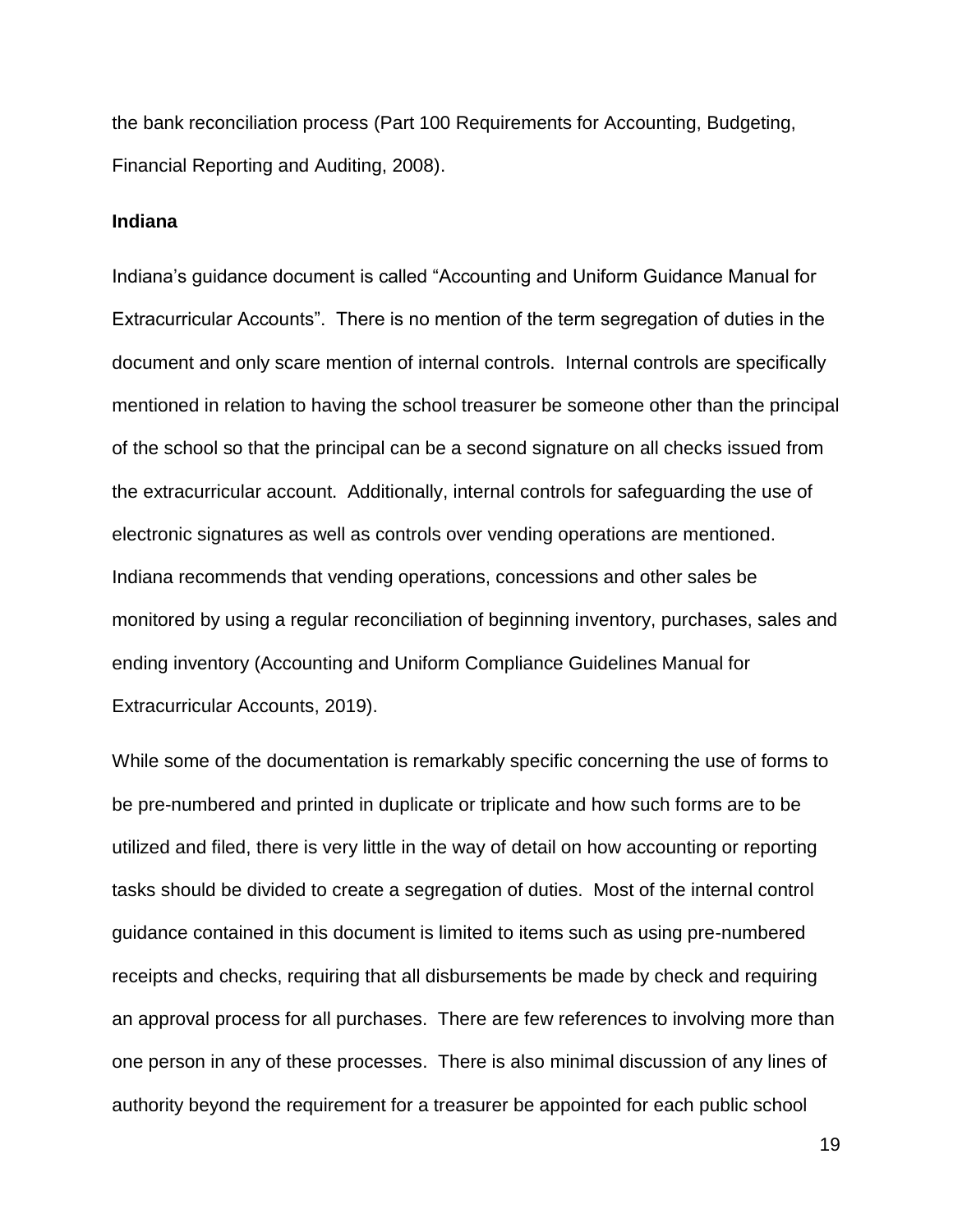(Accounting and Uniform Compliance Guidelines Manual for Extracurricular Accounts, 2019).

#### **Ohio**

Ohio's student activity guidance document is titled "Guidelines for Student Activity Programs" and is issued by the Ohio Auditor of State. Similar to NCES guidance this document contains an extensive section detailing the lines of authority for student activity funds including the board of education, treasurer, superintendent, principal and advisors/sponsors. Authority to establish and create policies pertaining to student activity funds resides with the local board of education while responsibility for implementing those polices falls to the superintendent. The district treasurer is tasked with the enforcement of accounting and internal control procedures for all funds in the district. The school principal is responsible for approving requisitions and expenditures of the student activity funds. The duties of the advisor/sponsor for each activity includes preparing an annual budget for the group and supervising the activities of the group including fundraising activities (Guidelines for Student Activity Programs, 2018).

Ohio also includes a significant section on internal controls. This section heavily references generally accepted auditing standards established by the American Institute of Certified Public Accountants' (AICPA) Auditing Standards Board including the definition of an internal control, management's responsibility to develop and maintain an internal control structure and the five components of an internal control structure. It is interesting to note that Ohio references the attitudes, awareness and actions of management as being an important factor to set the tone for internal controls being taken seriously by the organization as a whole. Limitations on internal controls are also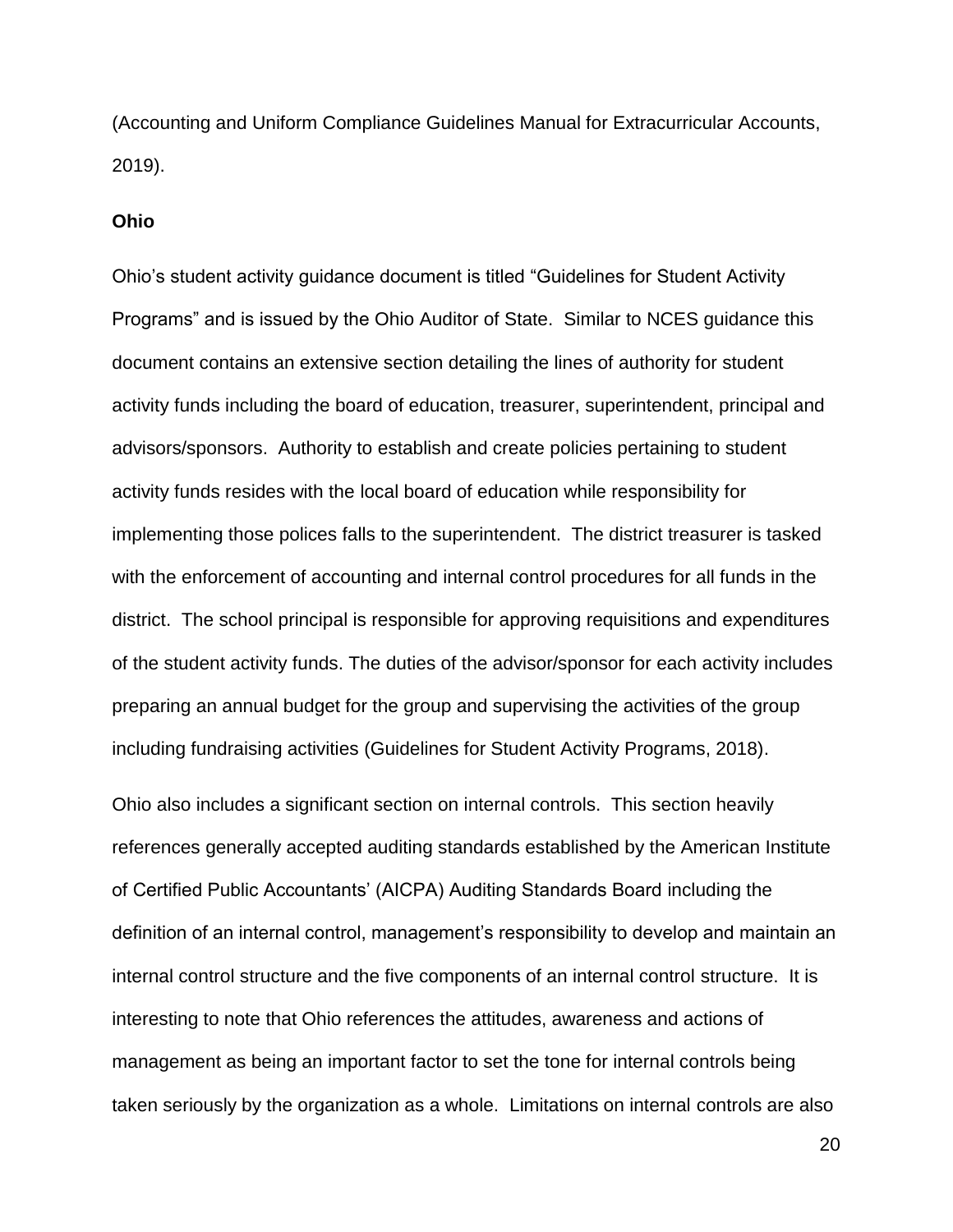discussed including that even the best internal controls can only provide reasonable assurance that the financial objectives of the organization are being met. Individuals responsible for reviewing information must be educated to understand the purpose of the controls or else they may fail to take appropriate action (Guidelines for Student Activity Programs, 2018).

# **West Virginia**

West Virginia issues a document called "Accounting Procedures Manual for the Public Schools in the State of West Virginia". The most recent version was adopted in 2012. This document addresses internal controls on the first page and states that a welldesigned internal control structure is an integral part of any effective accounting system (Accounting Procedures Manual for the Public Schools in the State of West Virginia, 2012).

Some of the characteristics of a good internal control program are listed as providing proper authorization for all transactions and activities, having adequate segregation of duties, having proper documentation for transactions, providing safeguards over the use and access of records, and having independent checks over performance. The purpose of internal controls is stated as providing a means to promote operational efficiency and encouraging compliance with accounting procedures (Accounting Procedures Manual for the Public Schools in the State of West Virginia, 2012).

Overall, West Virginia has one of the most detailed documents examined. It is similar in length and complexity to Kentucky's "Redbook". While segregation of duties is not mentioned in the document, segregation of duties is inherent to some of the dictated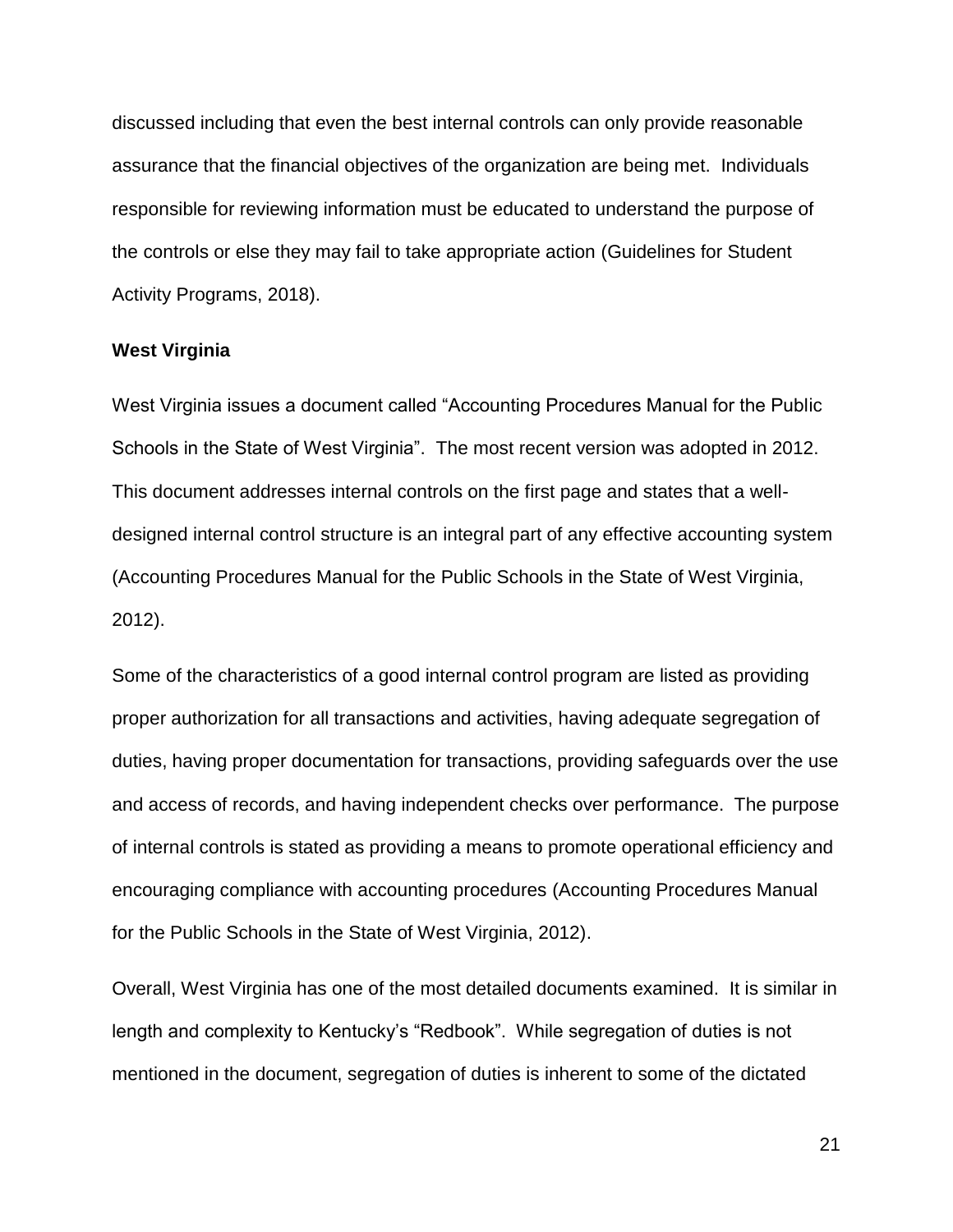procedural requirements. Like many other states, internal control measures such as the use of pre-numbered receipts, disallowing the use of signature stamps, use of certain forms in duplicate and ticket sales procedures are present through the document (Accounting Procedures Manual for the Public Schools in the State of West Virginia, 2012).

# **Virginia**

Virginia is similar to Missouri in that it does not have guidelines governing student activity funds issued at a state level. Christie Fleming, Director of Finance for Dinwiddie County Public Schools in Dinwiddie, VA and former Virginia Association of School Business Officials (VASBO) President confirmed via email that the Virginia Department of Education does not currently work with local school divisions to ensure that all divisions are following the same guidelines. She states that VASBO is working to achieve better collaboration but that new leadership may be necessary for that to occur. Currently, school divisions develop their own guidelines for student activity funds, but borrow heavily from each other so many across the state are similar.

# **Tennessee**

Tennessee's guidance pertaining to student activity funds is part of a larger document entitled "Tennessee Internal School Uniform Accounting Policy Manual". Section 4 relates specifically to student activity funds. Title 2 of this section provides an extensive discussion of internal controls. Tennessee's guidance mentions that internal control objectives are to provide reasonable assurance but not absolute assurance that internal school funds are spent in accordance with applicable laws and regulations, internal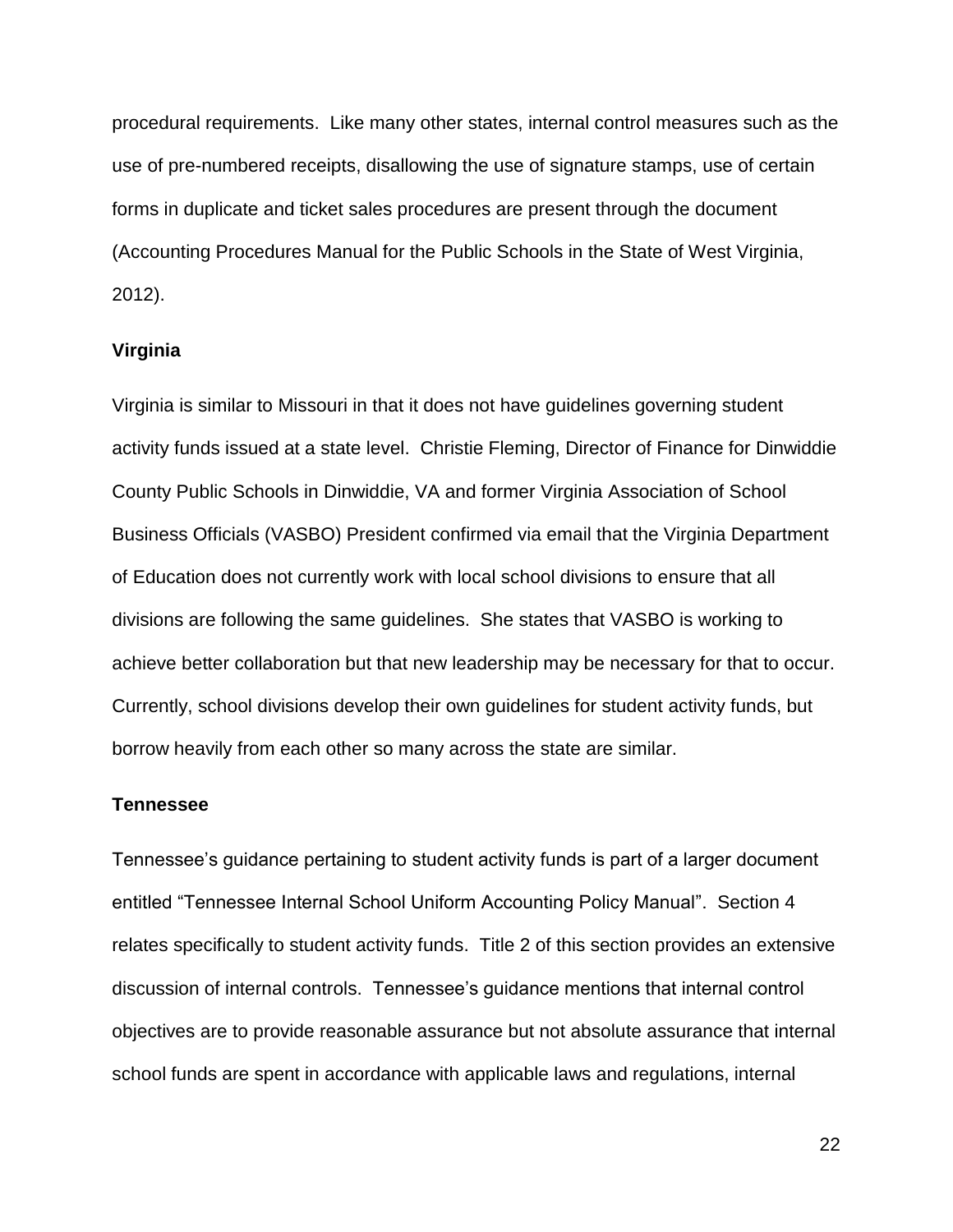school funds are protected from loss, misuse, or waste and that reliable information is maintained for reporting purposes (Tennessee Internal School Uniform Accounting Policy Manual, 2011).

Tennessee is the only state reviewed with guidance that specifically states that one purpose of internal controls is to limit the opportunity for theft and detect errors or fraud in a timely manner. Additionally, this guidance is the only source to point out that internal controls also provide individuals handling student activity funds with documentation that they accounted for all funds in their possession properly (Tennessee Internal School Uniform Accounting Policy Manual, 2011).

The rest of Section 4: Title 2 of this document discusses the revenue/collection cycle, purchasing/disbursement cycle, payroll cycle, capital asset cycle, inventory cycle, and reporting cycle. Each cycle has subsections of internal control objectives, potential errors due to the lack of internal controls, and minimum recommended internal controls. For example, one of the internal control objectives for the revenue/collection cycle is all receipts are promptly deposited intact and recorded in the accounting records. A potential error due to poor internal controls associated with this objective is that bank deposits are not made intact within the required three banking days. As a minimum requirement one recommendation is that the same person not be responsible for receiving cash, making bank deposits, maintaining accounting records and preparing the bank reconciliation. Throughout this document there are numerous recommendations for the segregation of duties such as the one above, although segregation of duties is not mentioned specifically in this section (Tennessee Internal School Uniform Accounting Policy Manual, 2011).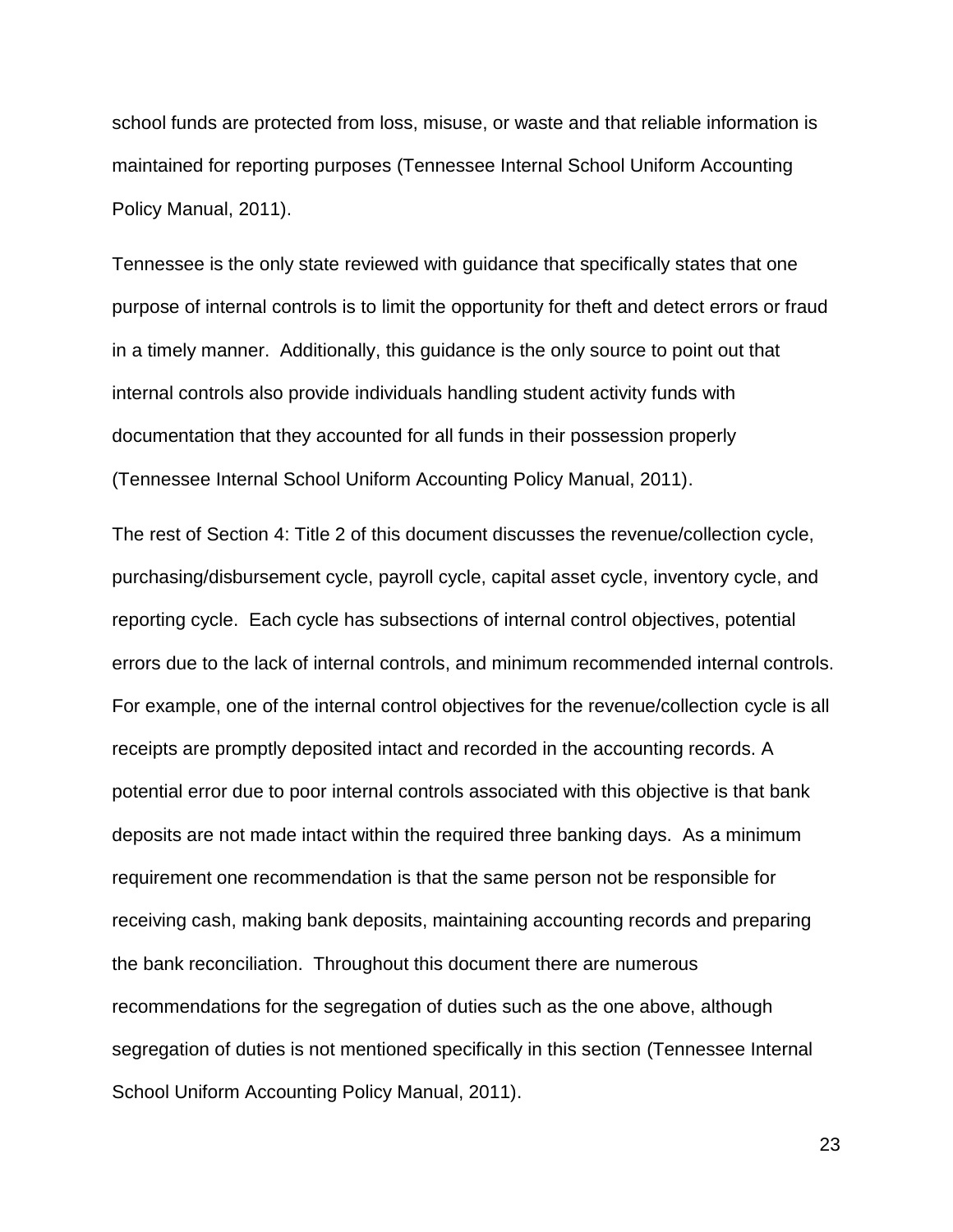# **Findings and Recommendations**

#### **Improvements for Future Versions of Kentucky's "Redbook"**

In comparison to the documentation issued by the surrounding states and the National Center for Education Statistics (NCES) concerning student activity funds, Kentucky's "Redbook" guidance is one of the more thorough documents. However, there are recommendations that can be made to improve the guidance conveyed in future versions of "Redbook".

# **Recommendation 1:**

While Kentucky uses some of the NCES documentation word for word as it pertains to the segregation of duties related to activity funds, it formats the section in an awkward numerical manner that disguises the true intent of the NCES guidance. If this information is to continue to be included in "Redbook" it should be referenced properly and included as formatted by NCES to provide clarity to the section.

# **Recommendation 2:**

Kentucky's "Redbook" would also benefit from a section similar to the NCES section outlining the lines of authority for student activity funds. The 2008 version of "Redbook" did contain a similar section but it was removed with the 2013 revision (Accounting Procedures for Kentucky School Activity Funds, 2008). Certain aspects of the section are contained in the 2013 "Redbook" as well as the 2019 "Redbook". However, a clear outline of the authority of each participant in the student activity accounting process including the responsibilities assigned to that participant would provide additional emphasis to the need for oversight of student activity accounting. At a minimum, a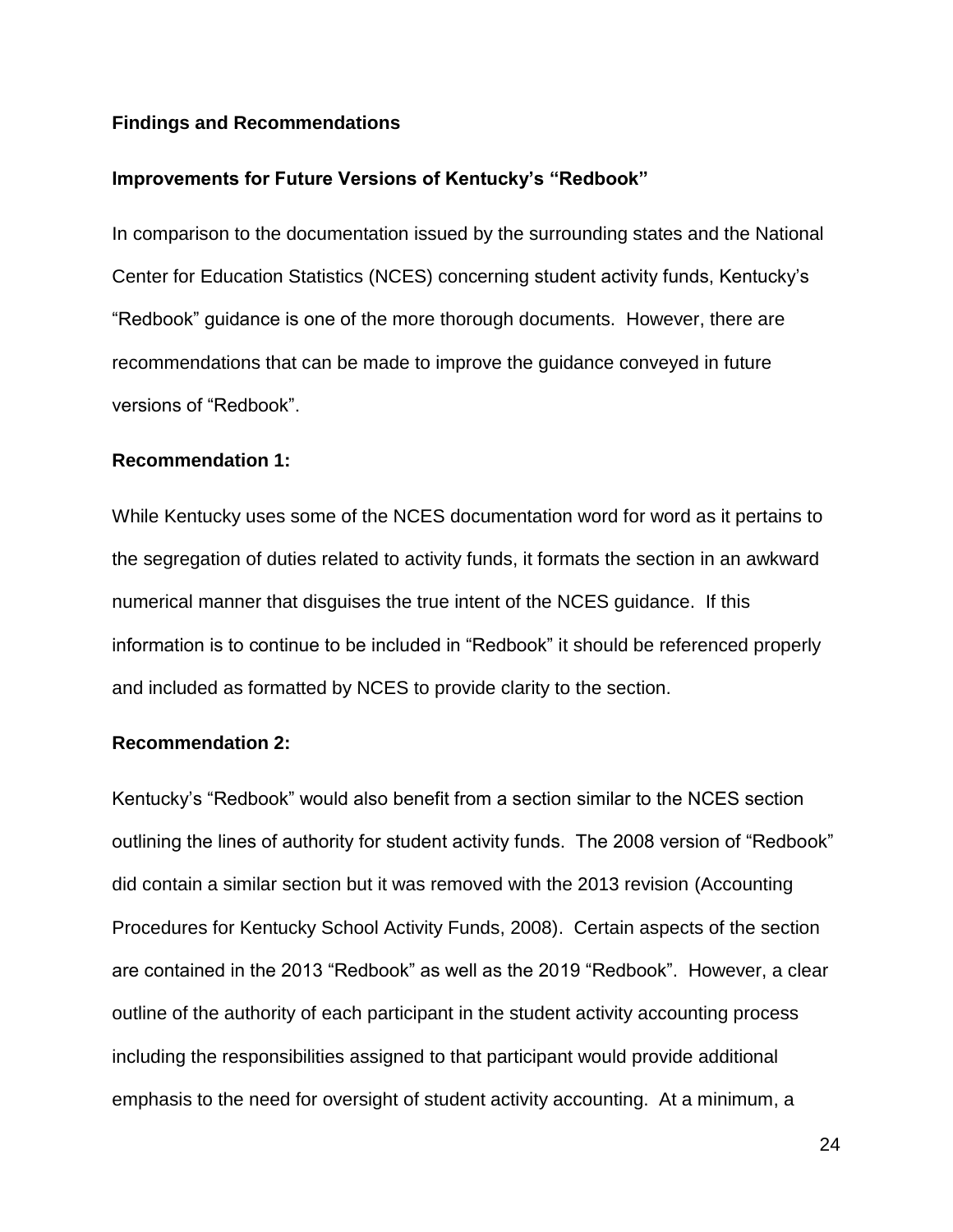section discussing the role and responsibilities for the school principal over the student activity fund accounting process would go a long way in strengthening the internal control monitoring process.

#### **Recommendation 3:**

Another recommended addition to future versions of "Redbook" would be to reinstate and expand the examples of segregation of duties procedures that were deleted from the 2019 "Redbook". While the examples of segregation of duties procedures in the 2013 version are somewhat dated, they do provide school principals and bookkeepers with ideas on how they could better distribute work so that one person does not have unchecked control or authority over a particular process. Schools should not necessarily be required to follow these examples exactly; the examples, however, would provide a resource to spark additional ideas for managing the workflow of the student activity accounting operations.

# **Recommendation 4:**

Kentucky's "Redbook" could also benefit from providing a section specifically on internal controls similar to Tennessee. This would include providing a definition of internal controls, why they are important, and how they help to prevent fraud as well as protect employees by providing documentation that they properly handled and documented funds within their control. Preventing potential errors associated with poor internal controls for each major process such as receipts, disbursements, fundraising and ticket sales would also provide school personnel with additional insights as to the importance of internal controls and segregation of duties.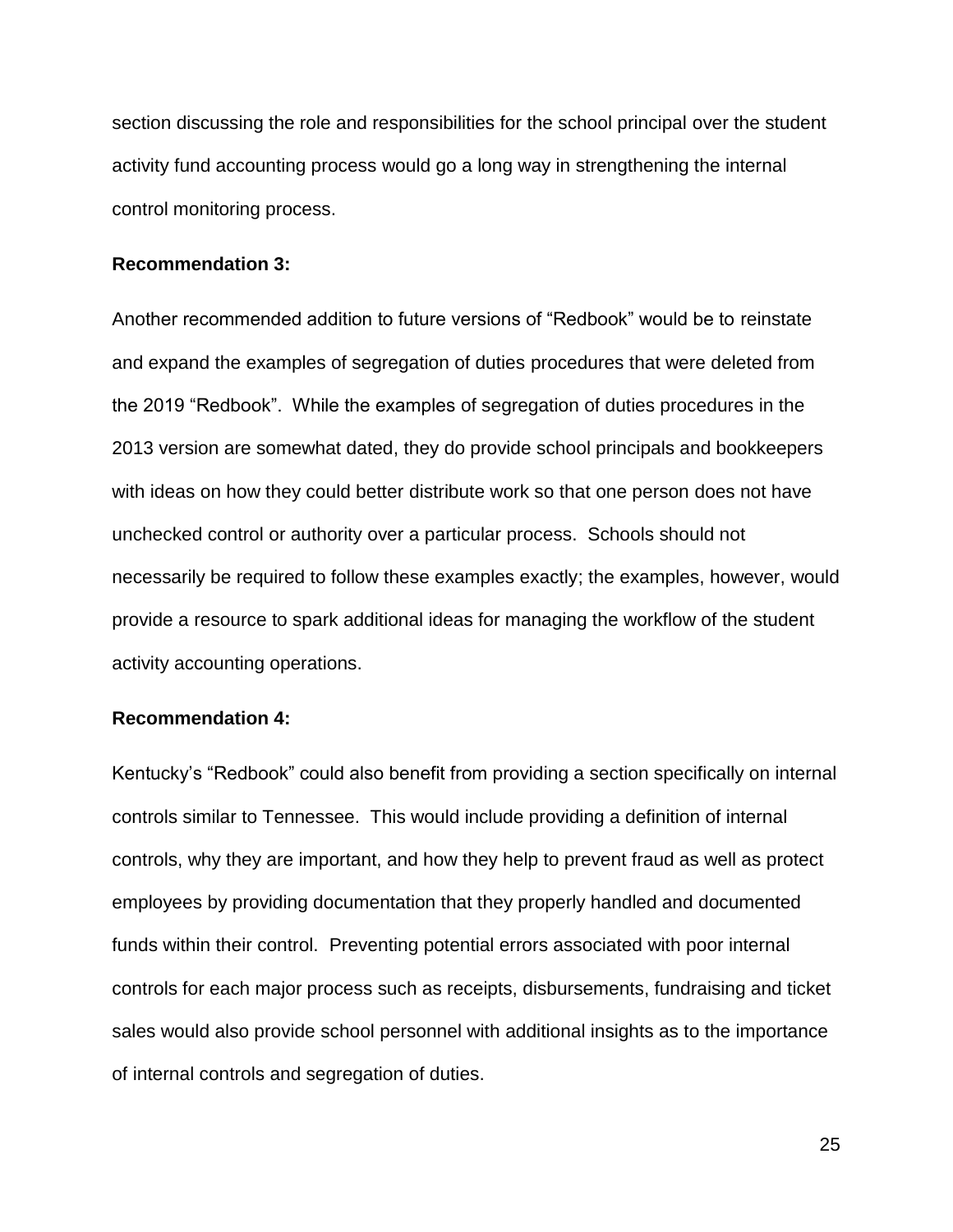# **Conclusions**

Overall, Kentucky has strong guidance for student activity fund accounting in comparison to surrounding states. The Kentucky documentation also encompasses most of the guidance contained in the NCES document issued at the federal level. Even though Kentucky's "Redbook" is robust that does not mean that it could not be strengthened in future editions. West Virginia and Tennessee both offer guidance similar in depth to Kentucky. Kentucky could benefit from developing internal control guidance similar to Tennessee and folding that information into the appropriate sections of "Redbook".

It is surprising that nearly half of the states surrounding Kentucky do not issue any type of state-wide guidance on student activity funds but rely on individual districts to provide such documentation. It is also notable that a majority of the analyzed states offer guidance that does not refer to segregation of duties or internal controls in any direct or significant way.

With the primary focus of the school principal on providing instruction to students, monitoring student activity funds is a minor consideration for many principals and is viewed more as a nuisance than an important part of their daily work. School principals and bookkeepers alike need access to as much information as possible about the significance of internal controls and segregation of duties and the role that they play in safeguarding school funds. School bookkeepers often have little formal accounting training and may not have immediate access to formal "Redbook" training when they begin their position. Due to these circumstances, it becomes imperative that documents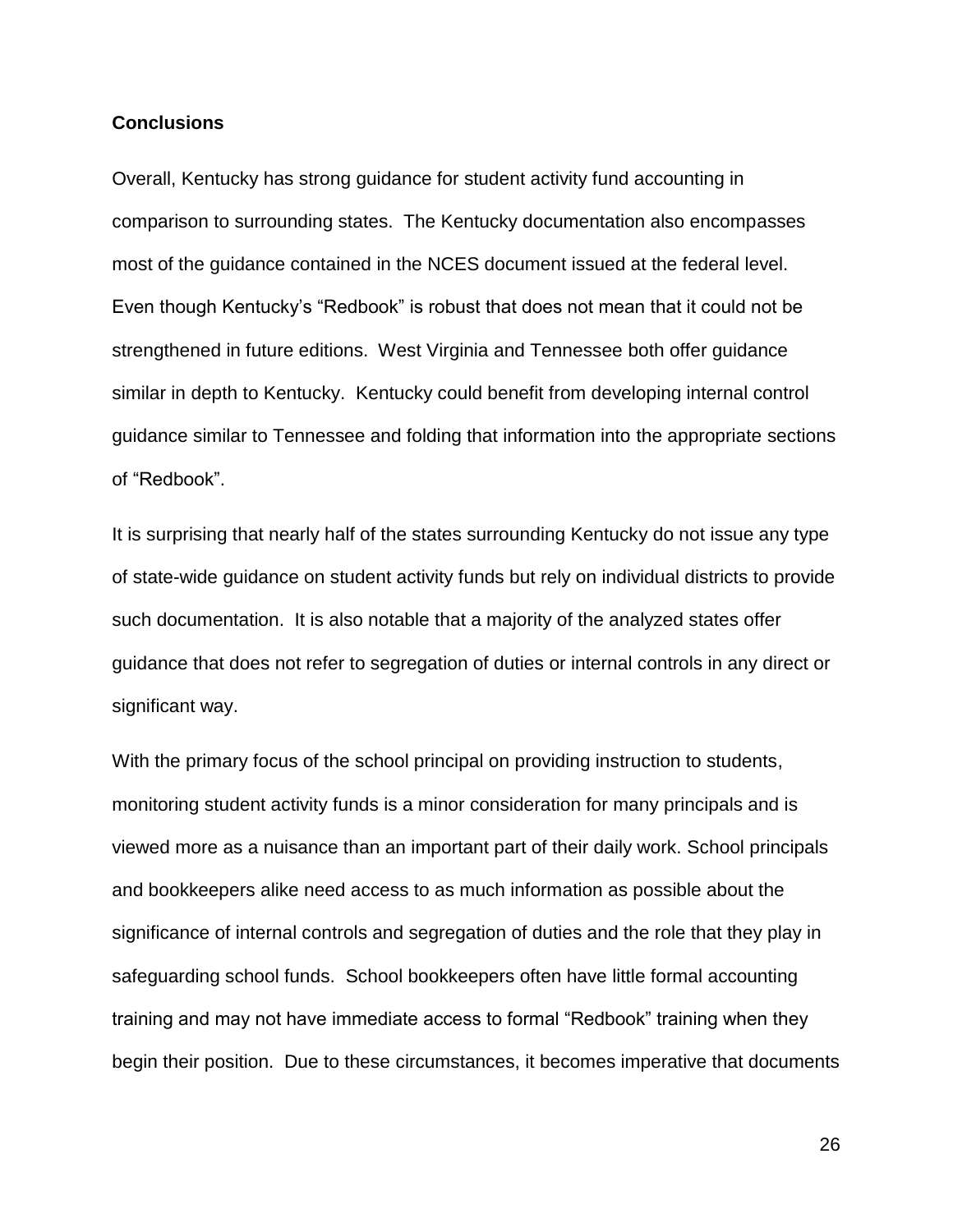such as "Redbook" include significant information about what internal controls and segregation of duties are and why they are so important.

# **Future Considerations**

Statement No. 84 of the Governmental Accounting Standards Board (GASB 84) establishes criteria for identifying fiduciary activities of state and local governments. The requirements of GASB 84 become effective for reporting periods beginning after December 15, 2018 (Statement No. 84 of the Governmental Accounting Standards Board, 2017). The Kentucky Department of Education has determined that student activity funds held at the school level meet the criteria for fiduciary activity as defined by GASB 84. Therefore, all Kentucky school districts must implement a method to account for student activity funds in their financial statements at the end of the 2020 fiscal year.

Most Kentucky school districts account for student activity funds using a separate accounting software package than the software package used at the district level. This necessitates that school districts develop a way to import school financial information into the district system or that the funds be accounted for using the district financial software package. It may be interesting to see if this higher level of scrutiny leads to improved internal controls and segregation of duties at the school level. Audit findings related to these funds in future audits may pressure schools and school districts to strengthen the controls in place at the school level.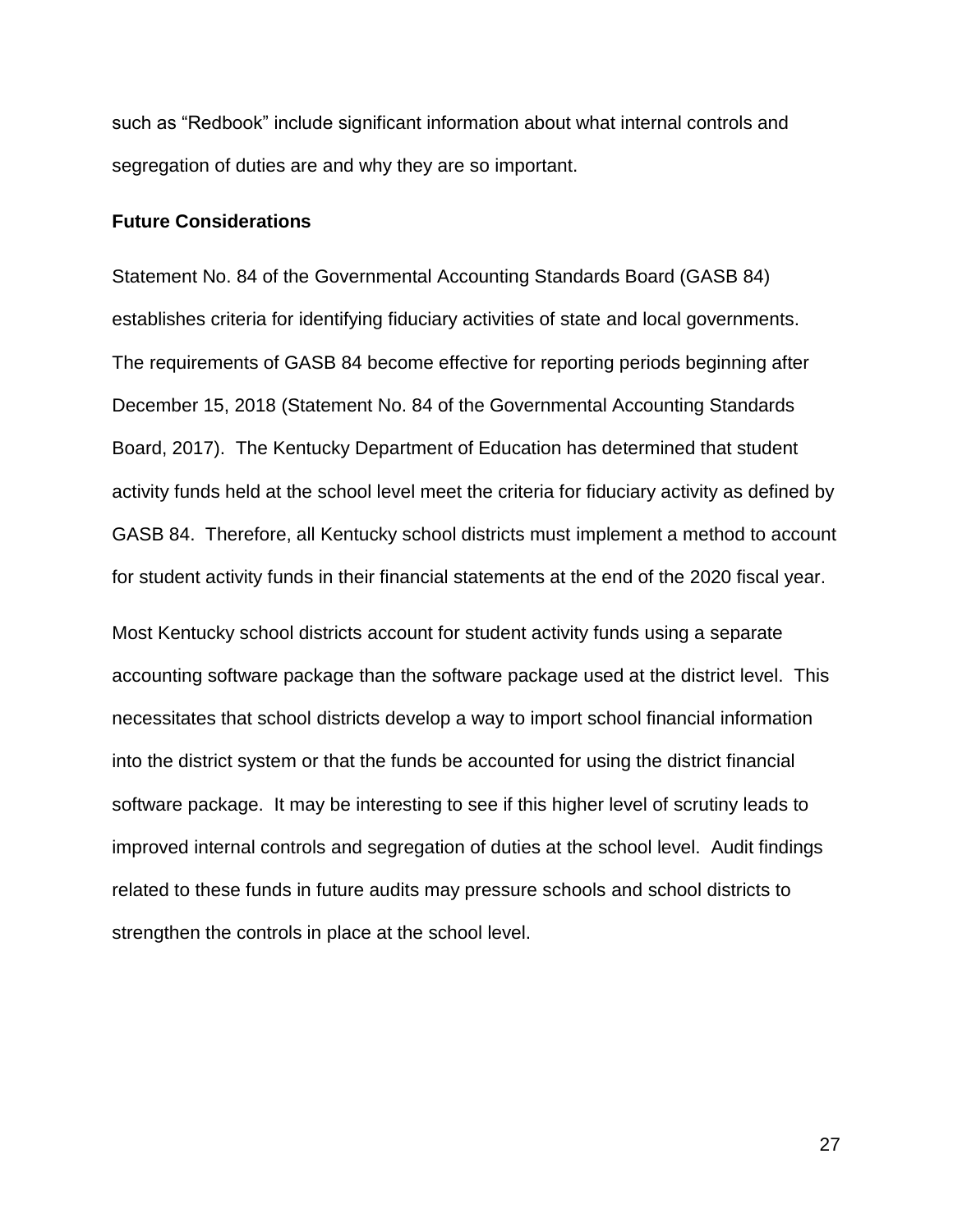### References

(2018). *2018 Report to the Nations.* Association of Certified Fraud Examiners, Inc.

*Accounting and Uniform Compliance Guidelines Manual for Extracurricular Accounts.* (2019). Retrieved from Indiana State Board of Accounts: https://www.in.gov/sboa/4449.htm

*Accounting Procedures for Kentucky School Activity Funds .* (2019, May 29). Retrieved from Kentucky

Department of Education:

https://portal.ksba.org/public/Meeting/Attachments/DisplayAttachment.aspx?AttachmentID=4 87672

Accounting Procedures for Kentucky School Activity Funds. (2008, February). Frankfort, KY.

*Accounting Procedures for Kentucky School Activity Funds.* (2013, July 1). Retrieved from Kentucky Department of Education:

https://education.ky.gov/districts/FinRept/Documents/Redbook%202013%20Edition.pdf

Accounting Procedures Manual for the Public Schools in the State of West Virginia. (2012, July 13).

- Allison, G. S. (2015). *Financial Accouting for Local and State School Systems: 2014 Edition (NCES 2015- 347).* Washington, D.C.: U.S. Government Printing Office: U.S. Department of Education, National Center for Education Statistics.
- Brown, M. S. (2011, July). The Dishonest "Trusted Bookkeeper" Signs of Internal Fraud, How to Respond and Investigte. *Valuation and Litigation Advisor*.

Chism, J. (2019, May 1). Jackie's Final Management Comments Tally. Frankfort, KY.

Cuzzetto, C. E. (2004). *Student Activity Funds: Procedures and Controls.* Lanham, Maryland: Rowman & Littlefield Education.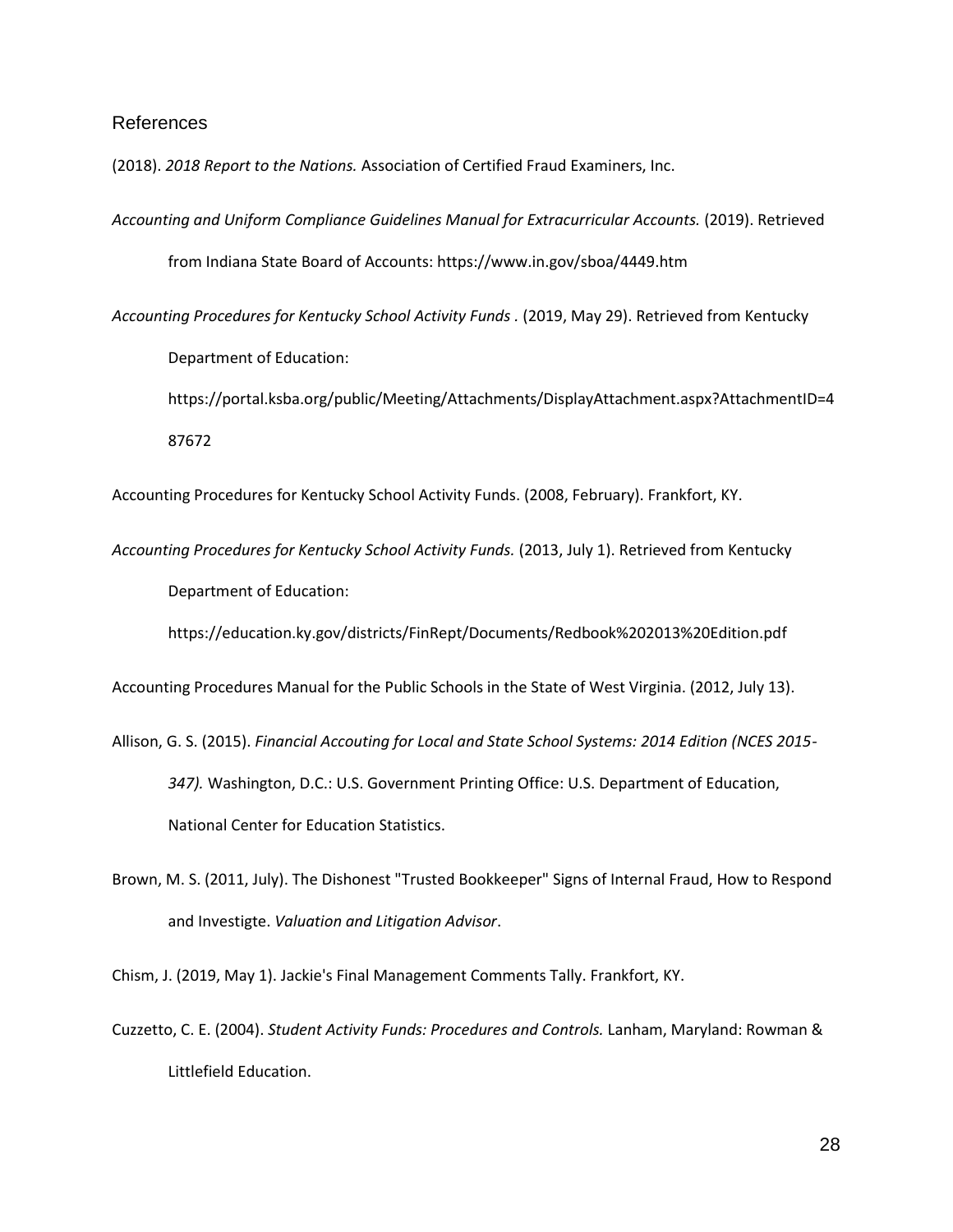Dessoff, A. (2009, August). Fighting Fraud in Schools. *District Administration*, pp. 32-36.

- *EDL 627 School Finance and Support Services (3 Hours)*. (2019, July 15). Retrieved from University of Kentucky: College of Education: https://education.uky.edu/edl/courses-andsyllabi/?course=EDL627
- *Educational Leadersihp Studies: Prinpical Preparation/Education Specialist (Ed.S)*. (2019, July 15). Retrieved from University fo Kentucky: College of Education: https://education.uky.edu/edl/principal/
- *FY2020 Missouri Financial Accounting Manual.* (2019, July 1). Retrieved from Missouri Department of Elementary and Secondary Education: https://dese.mo.gov/sites/default/files/sf-CompleteFinancialAccountingManual-July2019.pdf
- *Guidelines for Student Activity Programs.* (2018, June). Retrieved from Ohio Auditor of State: https://www.ohioauditor.gov/publications/Guidelines\_Student%20Activity%20Updated%20Jun e\_2018.pdf
- Maniere, V., Bergh, B. V., & Haggard, C. (2007). Segregation of Duties: Establishing a Policy and Framework for Ongoing Success. *EDPACS*, 16-24.
- Mullan, D. (2018, Septemeber 2). *How high school football revenue drives local athletic programs.* Retrieved from Daily Journal: https://www.djournal.com/news/how-high-school-footballrevenue-drives-local-athletic-programs/article\_451be7a6-ec09-5185-8baa-bdfd69f1e01f.html

*Part 100 Requirements for Accounting, Budgeting, Financial Reporting and Auditing.* (2008, July 1). Retrieved from Illinois State Board of Education: https://www.isbe.net/Documents/100ARK.pdf

*Redbook Frequently Asked Questions.* (2015, August 1). Retrieved from Kentucky Department of Education: